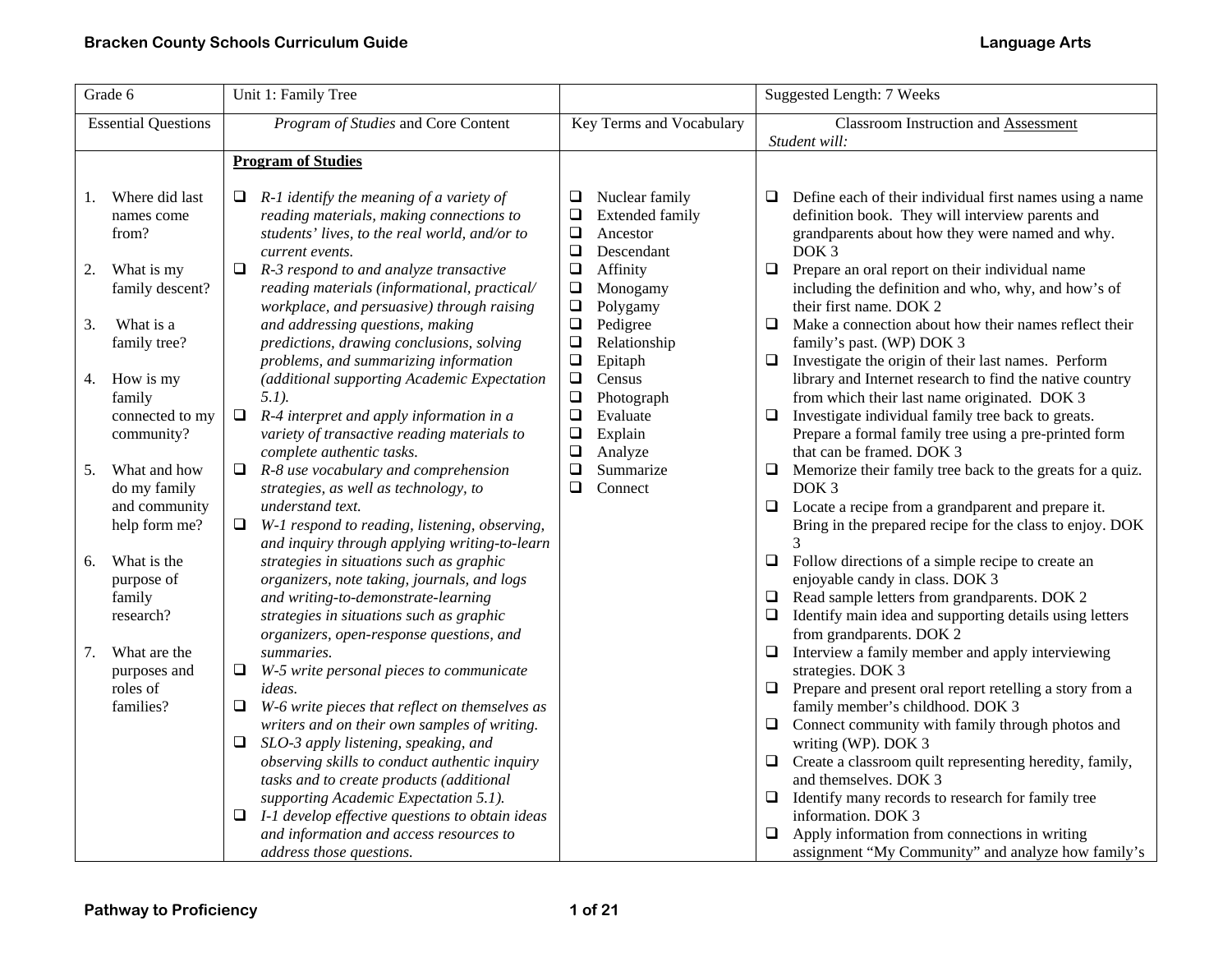| Grade 6                    | Unit 1: Family Tree                                                                                                                                                                                                                                                                                                                                                                                                                                                             |                          | Suggested Length: 7 Weeks                                                                                                                                                                                                                                                                                 |
|----------------------------|---------------------------------------------------------------------------------------------------------------------------------------------------------------------------------------------------------------------------------------------------------------------------------------------------------------------------------------------------------------------------------------------------------------------------------------------------------------------------------|--------------------------|-----------------------------------------------------------------------------------------------------------------------------------------------------------------------------------------------------------------------------------------------------------------------------------------------------------|
| <b>Essential Questions</b> | Program of Studies and Core Content                                                                                                                                                                                                                                                                                                                                                                                                                                             | Key Terms and Vocabulary | <b>Classroom Instruction and Assessment</b><br>Student will:                                                                                                                                                                                                                                              |
|                            | I-2 identify the most appropriate resources to<br>Q.<br>accomplish different tasks (additional<br>supporting Academic Expectation 5.4).<br>$\Box$ I-4 use research tools to gather and organize<br>ideas and information from library, personal,<br>and community resources.<br>$\Box$ T-1 use appropriate technology to access<br>ideas and information for authentic tasks.<br>$\Box$ T-2 use technology to enhance<br>communication for authentic audiences and<br>purposes. |                          | past affects each student. (WP) DOK 2<br>Assess the value of a family tree and family research<br>⊔<br>after listening to a guest speaker discuss her family<br>research. DOK 3<br>Vocabulary test<br>0<br>Family Tree test<br>$\Box$<br>$\Box$<br>Test/open response/ How a picture tells a story. DOK 3 |
|                            | <b>Core Content</b><br>RD-O6-1.0.7 Students will interpret literal<br>$\Box$<br>and non-literal meanings of words or<br>phrases based on context. DOK 2                                                                                                                                                                                                                                                                                                                         |                          |                                                                                                                                                                                                                                                                                                           |
|                            | RD-O6-2.0.5 Students will summarize<br>$\Box$<br>information from a paragraph, a section of<br>a passage or the entire passage. DOK 2                                                                                                                                                                                                                                                                                                                                           |                          |                                                                                                                                                                                                                                                                                                           |
|                            | $\Box$ RD-O6-2.0.6 Students will apply the<br>information contained in a passage to<br>accomplish a task/procedure or answer<br>questions about a passage.                                                                                                                                                                                                                                                                                                                      |                          |                                                                                                                                                                                                                                                                                                           |
|                            | RD-O6-3.0.2 Students will identify an<br>$\Box$<br>author's purpose in a passage. DOK 2<br>RD-O6-4.0.1 Students will connect<br>$\Box$<br>information from a passage to students' lives<br>(text-to-self), real world issues (text-to-world)<br>and other texts (text-to-text - e.g., novel, short<br>story, song, film, website, etc.).<br>RD-O6-5.0.8 Students will explain or<br>$\Box$                                                                                      |                          |                                                                                                                                                                                                                                                                                                           |
|                            | analyze how the use of text features (e.g.,<br>subheadings, bullets, fonts, white space,<br>layout, charts, diagrams, labels, pictures<br>and captions) enhances the reader's<br>understanding of a passage. DOK 3                                                                                                                                                                                                                                                              |                          |                                                                                                                                                                                                                                                                                                           |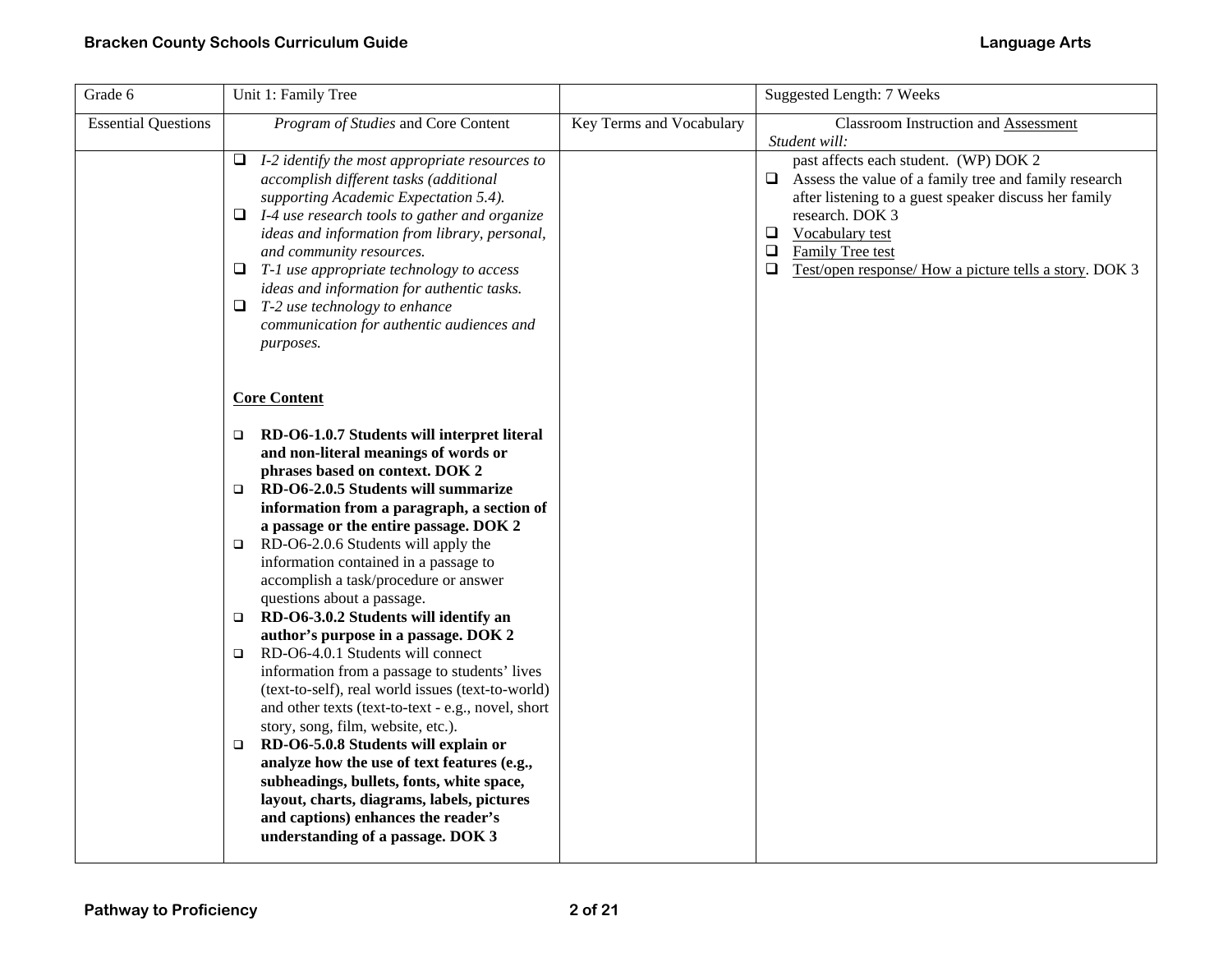| Grade 6                    | Unit 1: Family Tree                                                                                                                                                                                                                                                                                                                                                                                                                                                                                                         |                          | Suggested Length: 7 Weeks                             |
|----------------------------|-----------------------------------------------------------------------------------------------------------------------------------------------------------------------------------------------------------------------------------------------------------------------------------------------------------------------------------------------------------------------------------------------------------------------------------------------------------------------------------------------------------------------------|--------------------------|-------------------------------------------------------|
| <b>Essential Questions</b> | Program of Studies and Core Content                                                                                                                                                                                                                                                                                                                                                                                                                                                                                         | Key Terms and Vocabulary | Classroom Instruction and Assessment<br>Student will: |
|                            | WR-M-1.1.0 Purpose/Audience: Students<br>□<br>will establish and maintain a focused<br>purpose to communicate with an authentic<br>audience by<br>Narrowing the topic to present an idea<br>$\Box$<br>or theme<br>Choosing a perspective authentic to the<br>$\Box$<br>writer<br>Analyzing and addressing the needs of<br>$\Box$<br>the intended audience<br>Adhering to the characteristics of the<br>$\Box$<br>form<br>Applying a suitable tone<br>$\Box$<br>Allowing voice to emerge when<br>$\Box$<br>appropriate DOK 4 |                          |                                                       |
|                            | WR-06-1.1.1 In Reflective Writing,<br>$\Box$<br>$\Box$ Students will evaluate personal progress<br>toward meeting goals in literacy skills.<br>Students will address needs of the<br>$\Box$<br>intended audience.<br>Students will sustain a suitable tone or<br>$\Box$<br>appropriate voice.                                                                                                                                                                                                                               |                          |                                                       |
|                            | WR-M-1.2.0 Idea Development/Support:<br>□<br>Students will support main ideas and<br>deepen the audience's understanding of<br>purpose by<br>$\Box$ Developing logical, justified, and<br>suitable explanations<br><b>Providing relevant elaboration</b><br>$\Box$<br><b>Explaining related connections or</b><br>$\Box$<br>reflections<br>Applying idea development strategies<br>$\Box$<br>appropriate to the form DOK 4                                                                                                  |                          |                                                       |
|                            | WR-06-1.2.1 In Reflective Writing,<br>o<br>Students will describe own literacy skills,<br>o.<br>strategies, or processes.                                                                                                                                                                                                                                                                                                                                                                                                   |                          |                                                       |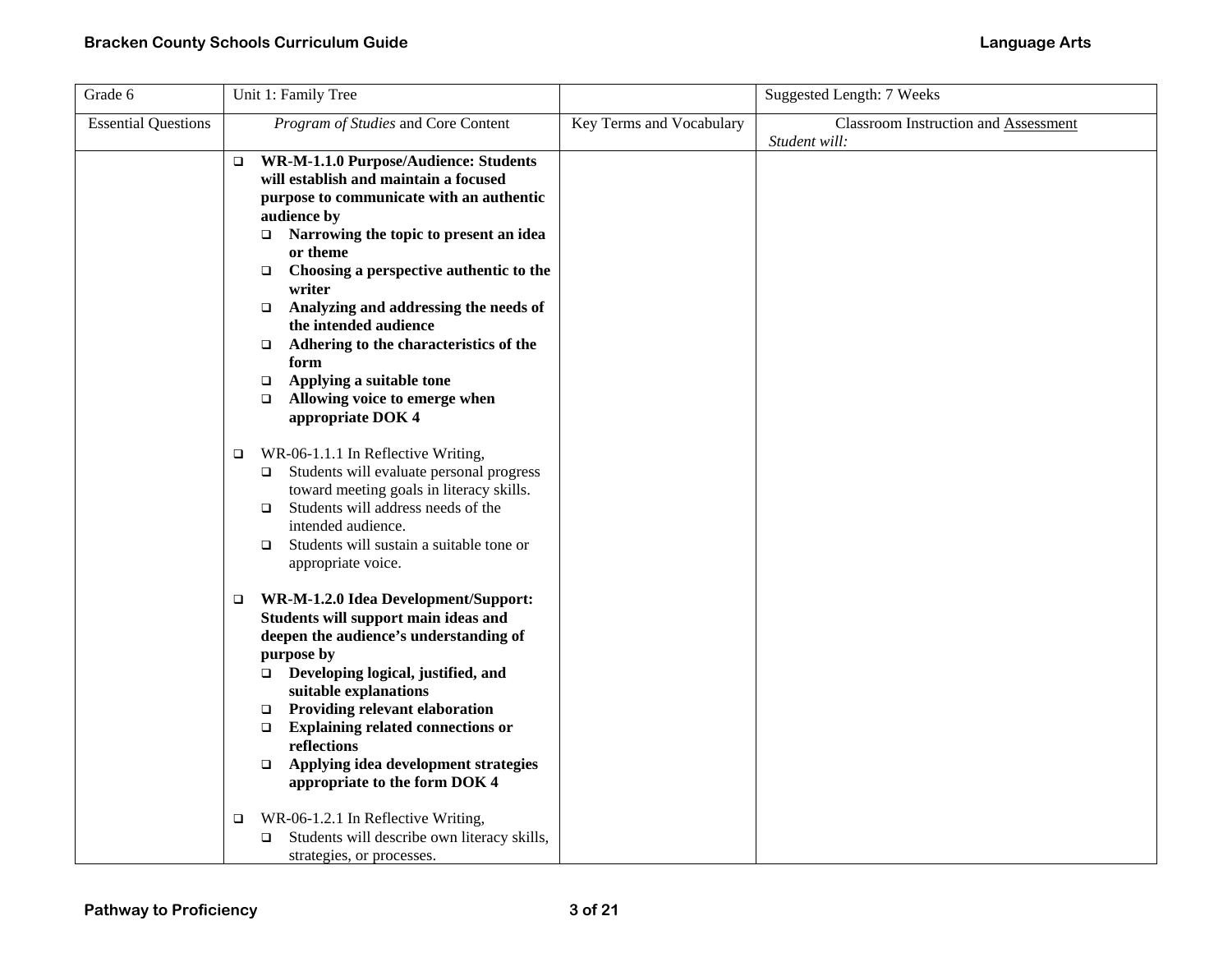| Grade 6                    | Unit 1: Family Tree                                                                                                                                                                                                                                                                                                                                                                                                                                                       |                          | Suggested Length: 7 Weeks                             |
|----------------------------|---------------------------------------------------------------------------------------------------------------------------------------------------------------------------------------------------------------------------------------------------------------------------------------------------------------------------------------------------------------------------------------------------------------------------------------------------------------------------|--------------------------|-------------------------------------------------------|
| <b>Essential Questions</b> | Program of Studies and Core Content                                                                                                                                                                                                                                                                                                                                                                                                                                       | Key Terms and Vocabulary | Classroom Instruction and Assessment<br>Student will: |
|                            | Students will analyze own decisions.<br>$\Box$<br>Students will evaluate own strengths and<br>$\Box$<br>areas for growth.<br>Students will support claims about self.<br>$\Box$                                                                                                                                                                                                                                                                                           |                          |                                                       |
|                            | WR-M-2.3.0 Organization: Students will<br>$\Box$<br>create unity and coherence to accomplish<br>the focused purpose by<br><b>Engaging the audience</b><br>$\Box$<br><b>Establishing a context for reading</b><br>$\Box$<br>when appropriate<br>Communicating ideas and support in a<br>$\Box$<br>meaningful order<br>Applying transitions and transitional<br>$\Box$<br>elements to guide the reader through<br>the piece<br>Developing effective closure DOK 3<br>$\Box$ |                          |                                                       |
|                            | WR-06-2.3.1 In Reflective Writing,<br>$\Box$<br>Students will engage the interest of the<br>$\Box$<br>reader.<br>Students will communicate ideas and<br>$\Box$<br>details in meaningful order.<br>Students will apply a variety of<br>$\Box$<br>transitions or transitional elements<br>between ideas and details to guide the<br>reader.<br>Students will apply paragraphing<br>$\Box$<br>effectively.<br>Students will create conclusions<br>$\Box$<br>effectively.     |                          |                                                       |
|                            | <b>WR-M-2.4.0 Sentence Structure: Students</b><br>$\Box$<br>will create effective sentences by<br>Applying a variety of structures and<br>$\Box$<br>lengths<br>Developing complete and correct<br>$\Box$<br>sentences unless using unconventional<br>structures for effect when appropriate                                                                                                                                                                               |                          |                                                       |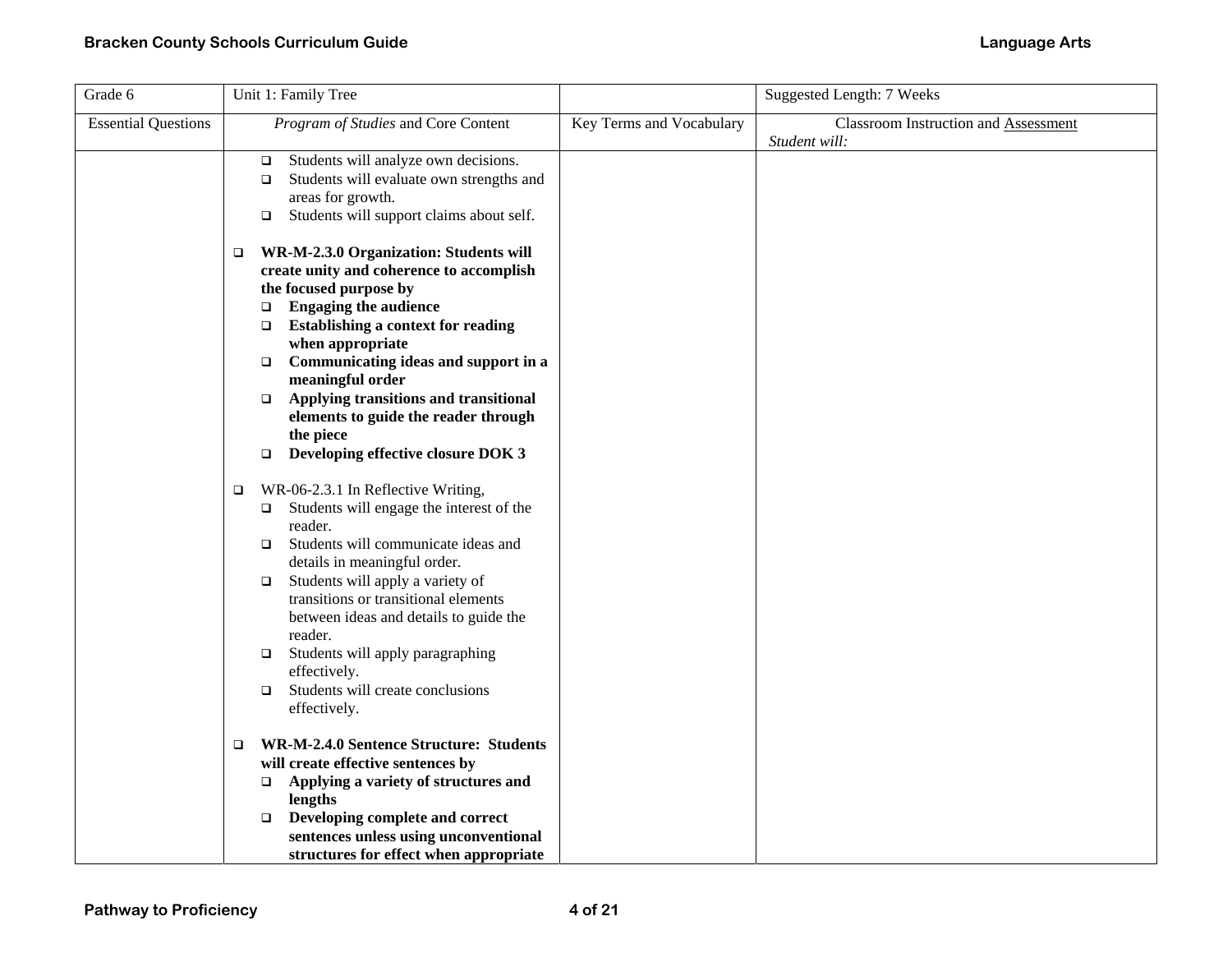| Grade 6                    | Unit 1: Family Tree                                                                                                                                                                                                                                                                                                                                                                                            |                          | <b>Suggested Length: 7 Weeks</b>                      |
|----------------------------|----------------------------------------------------------------------------------------------------------------------------------------------------------------------------------------------------------------------------------------------------------------------------------------------------------------------------------------------------------------------------------------------------------------|--------------------------|-------------------------------------------------------|
| <b>Essential Questions</b> | Program of Studies and Core Content                                                                                                                                                                                                                                                                                                                                                                            | Key Terms and Vocabulary | Classroom Instruction and Assessment<br>Student will: |
|                            | DOK <sub>3</sub>                                                                                                                                                                                                                                                                                                                                                                                               |                          |                                                       |
|                            | WR-06-2.4.1 In Reflective Writing,<br>$\Box$<br>Students will develop sentences of<br>$\Box$<br>various structures and lengths throughout<br>the piece.<br>Students will develop complete sentences<br>$\Box$<br>or apply unconventional structures when<br>appropriate.                                                                                                                                       |                          |                                                       |
|                            | WR-M-3.5.0 Language: Students will<br>$\Box$<br>exemplify effective language choices by<br>Applying correct grammar and usage<br>$\Box$<br>Applying concise use of language<br>$\Box$<br>Incorporating strong verbs, precise<br>$\Box$<br>nouns, concrete details, and sensory<br>details<br>Applying language appropriate to the<br>$\Box$<br>content, purpose, and audience DOK 2                            |                          |                                                       |
|                            | WR-06-3.5.1 In Reflective Writing,<br>▫<br>Students will adhere to standard<br>$\Box$<br>guidelines for grammar and usage or<br>apply nonstandard for effect.<br>Students will apply language concisely.<br>$\Box$<br>Students will incorporate language<br>$\Box$<br>appropriate to the content, purpose, and<br>audience.                                                                                    |                          |                                                       |
|                            | WR-M-3.6.0 Correctness: Students will<br>$\Box$<br>communicate clearly by<br><b>Applying correct spelling</b><br>$\Box$<br>Applying correct punctuation<br>$\Box$<br>Applying correct capitalization<br>$\Box$<br>Incorporating acceptable departure<br>$\Box$<br>from standard correctness to enhance<br>meaning when appropriate<br><b>Incorporating appropriate</b><br>$\Box$<br>documentation of ideas and |                          |                                                       |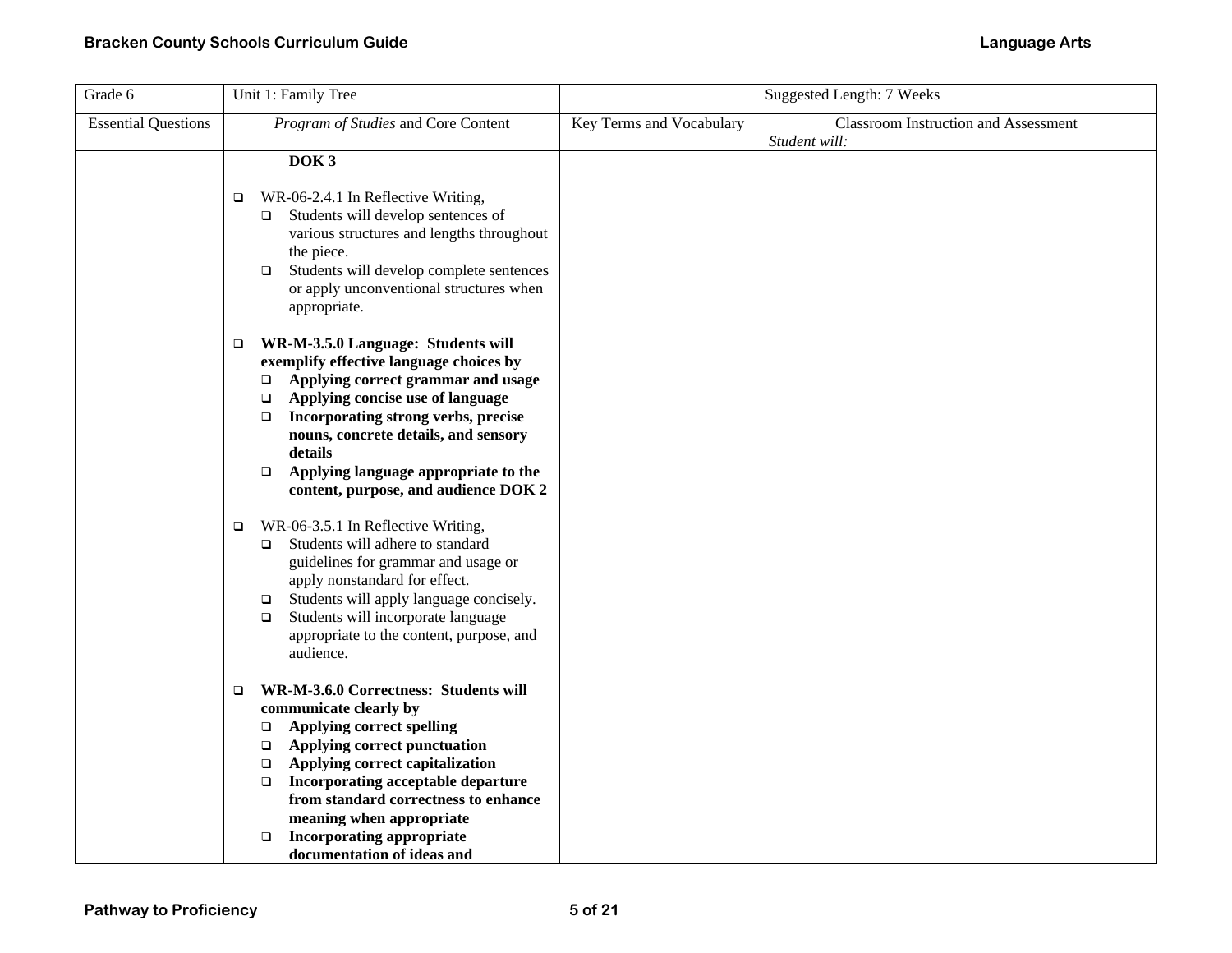| Grade 6                    | Unit 1: Family Tree                        |                          | Suggested Length: 7 Weeks            |
|----------------------------|--------------------------------------------|--------------------------|--------------------------------------|
| <b>Essential Questions</b> | <i>Program of Studies</i> and Core Content | Key Terms and Vocabulary | Classroom Instruction and Assessment |
|                            |                                            |                          | Student will:                        |
|                            | information from outside sources (e.g.,    |                          |                                      |
|                            | citing authors or titles within the text,  |                          |                                      |
|                            | listing sources) DOK 2                     |                          |                                      |

|    | Grade 6                                      | Unit 2: Poetry                                                                                                                                                                                                                                                                                                                                                                                                                                                                                                                                  |                                                                                                                                                                                                                                              | Suggested Length: 4 Weeks                                                                                                                                                                                                                                                                                                                                                                                                                                                 |
|----|----------------------------------------------|-------------------------------------------------------------------------------------------------------------------------------------------------------------------------------------------------------------------------------------------------------------------------------------------------------------------------------------------------------------------------------------------------------------------------------------------------------------------------------------------------------------------------------------------------|----------------------------------------------------------------------------------------------------------------------------------------------------------------------------------------------------------------------------------------------|---------------------------------------------------------------------------------------------------------------------------------------------------------------------------------------------------------------------------------------------------------------------------------------------------------------------------------------------------------------------------------------------------------------------------------------------------------------------------|
|    | <b>Essential Questions</b>                   | Program of Studies and Core Content                                                                                                                                                                                                                                                                                                                                                                                                                                                                                                             | Key Terms and Vocabulary                                                                                                                                                                                                                     | <b>Classroom Instruction and Assessment</b>                                                                                                                                                                                                                                                                                                                                                                                                                               |
|    |                                              | <b>Program of Studies</b>                                                                                                                                                                                                                                                                                                                                                                                                                                                                                                                       |                                                                                                                                                                                                                                              |                                                                                                                                                                                                                                                                                                                                                                                                                                                                           |
| 1. | How do you<br>read and recite a<br>poem?     | R-2 respond to and analyze meaning, literary<br>$\Box$<br>techniques (e.g., figurative language,<br>foreshadowing, characterization), and<br>elements (e.g., characters, setting, conflict/                                                                                                                                                                                                                                                                                                                                                     | Metaphor<br>$\Box$<br>Simile<br>$\Box$<br>Hyperbole<br>$\Box$<br>Personification<br>$\Box$                                                                                                                                                   | Memorize and recite 2 poems orally. DOK 2<br>$\Box$<br>Identify figures of speech in each poem. DOK 2<br>$\Box$<br>Recognize the elements of poetry. DOK 2<br>$\Box$<br>Locate at least 5 literary devices in each poem.<br>$\Box$                                                                                                                                                                                                                                        |
| 2. | How do you<br>read meaning<br>into a poem?   | resolution, theme, point of view) of different<br>literary genres (e.g., novels, essays, short<br>stories, poetry, drama).                                                                                                                                                                                                                                                                                                                                                                                                                      | Onomatopoeia<br>$\Box$<br>Oxymoron<br>$\Box$<br>Symbolism<br>$\Box$                                                                                                                                                                          | Examine strategies for reading poetry to enrich reading<br>$\Box$<br>by recognizing techniques for reading poems aloud.<br>DOK <sub>3</sub>                                                                                                                                                                                                                                                                                                                               |
| 3. | Why are there<br>so many forms<br>of poetry? | R-6 select and read materials for enjoyment.<br>$\Box$<br>$R$ -7 employ reading strategies (e.g.,<br>$\Box$<br>skimming, scanning) to locate and apply<br>information in varied print and nonprint (e.g.,                                                                                                                                                                                                                                                                                                                                       | Imergery<br>$\Box$<br>Idiom<br>$\Box$<br>Cliché<br>$\Box$<br>Rhyme<br>$\Box$                                                                                                                                                                 | Analyze each memorized poem in writing by applying<br>□<br>literary devices. DOK 3<br>Discover how a poet adds to the unity of a poem<br>$\Box$<br>through the literary devices. DOK 3                                                                                                                                                                                                                                                                                    |
| 4. | Are there rules<br>for writing<br>poetry?    | computers, media, interviews) resources for<br>inquiry projects and other authentic tasks.<br>R-8 use vocabulary and comprehension<br>$\Box$<br>strategies, as well as technology, to<br>understand text.<br>W-1 respond to reading, listening, observing,<br>$\Box$<br>and inquiry through applying writing-to-learn<br>strategies in situations such as graphic<br>organizers, note taking, journals, and logs<br>and writing-to-demonstrate-learning<br>strategies in situations such as graphic<br>organizers, open-response questions, and | Rhythm<br>$\Box$<br>Haiku<br>$\Box$<br>Tanka<br>$\Box$<br>Diamante<br>$\Box$<br>Limerick<br>$\Box$<br>Lyrical<br>$\Box$<br>Assonance<br>$\Box$<br>Consonance<br>$\Box$<br>Alliteration<br>$\Box$<br>Repetition<br>$\Box$<br>Recite<br>$\Box$ | Practice the use of literary devices in writing poetry.<br>$\Box$<br>DOK <sub>3</sub><br>Write 5 types of poetry and use to produce a poetry<br>$\Box$<br>book<br>Haiku<br>$\Box$<br>Tanka<br>$\Box$<br>$\Box$<br>Diamante<br>$\Box$<br>Acrostic<br>$\Box$<br>Shape<br><b>Limerick DOK 2</b><br>$\Box$<br>Write a new verse to an old song. DOK 3<br>□<br>Identify the ways poetry are like songs. DOK 3<br>$\Box$<br>Discuss the use of rhyme in poetry and songs. DOK 2 |
|    |                                              | summaries.<br>W-2 use information from technology and<br>$\Box$<br>other resources to develop independent ideas<br>and support those ideas in writings for<br>authentic purposes and audiences.<br>W-4 write literary pieces reflecting elements<br>$\Box$                                                                                                                                                                                                                                                                                      |                                                                                                                                                                                                                                              | $\Box$<br>Describe the beat or rhythm of a poem. DOK 2<br>$\Box$<br>Experiment with various instruments to create the<br>$\Box$<br>rhythm of a poem. DOK 3<br>Turn a poem into a news article (WP). DOK 3<br>❏<br>Examine the use of poetry in popular songs today. DOK<br>$\Box$                                                                                                                                                                                         |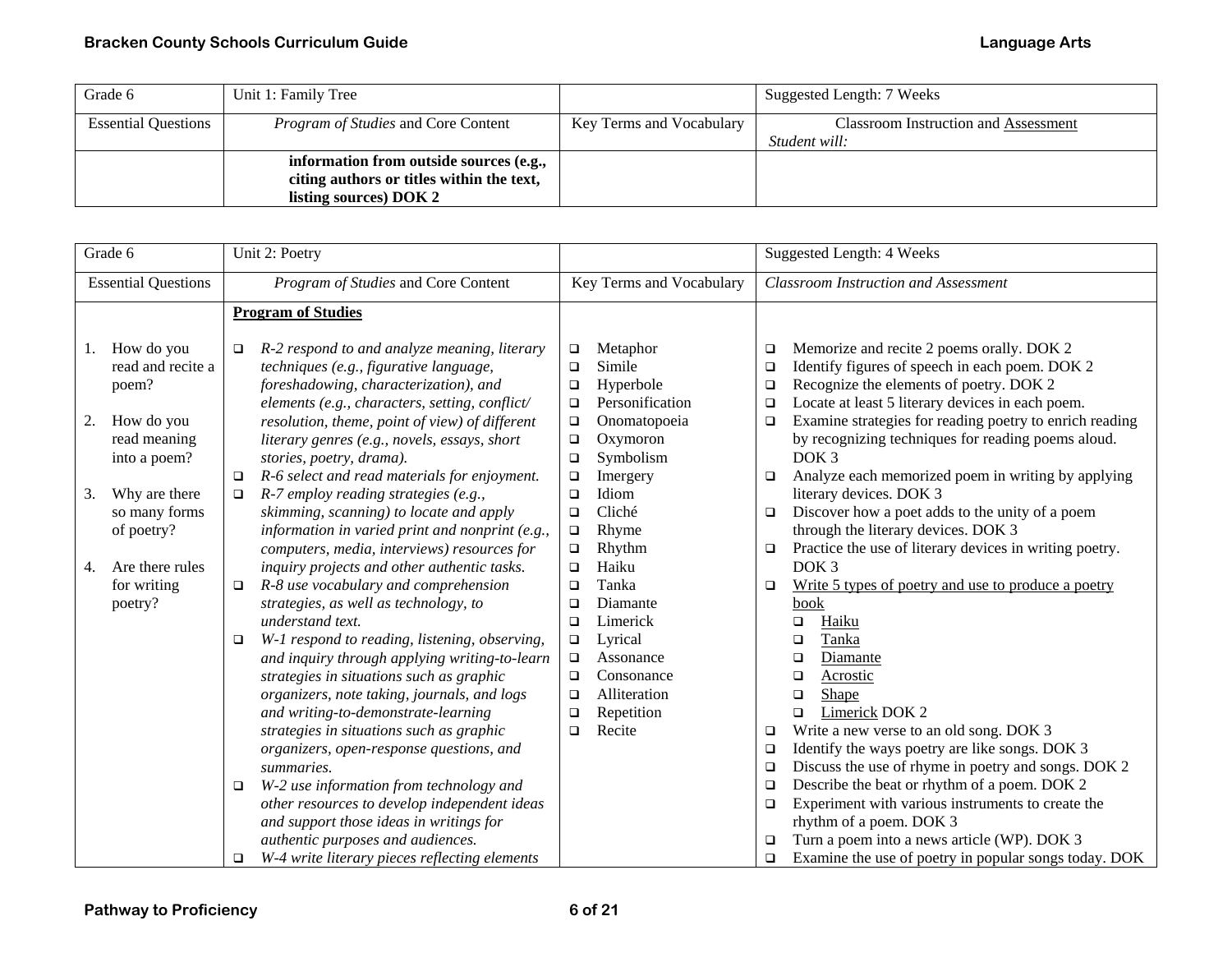| Grade 6                    | Unit 2: Poetry                                                                                                                                                                                                                                                                                                                                                                                                                                                                                                                                                                                                                                 |                          | Suggested Length: 4 Weeks                                                                                                                                                                                                                                                                                                                                                                                                                                                                                                         |
|----------------------------|------------------------------------------------------------------------------------------------------------------------------------------------------------------------------------------------------------------------------------------------------------------------------------------------------------------------------------------------------------------------------------------------------------------------------------------------------------------------------------------------------------------------------------------------------------------------------------------------------------------------------------------------|--------------------------|-----------------------------------------------------------------------------------------------------------------------------------------------------------------------------------------------------------------------------------------------------------------------------------------------------------------------------------------------------------------------------------------------------------------------------------------------------------------------------------------------------------------------------------|
| <b>Essential Questions</b> | Program of Studies and Core Content                                                                                                                                                                                                                                                                                                                                                                                                                                                                                                                                                                                                            | Key Terms and Vocabulary | <b>Classroom Instruction and Assessment</b>                                                                                                                                                                                                                                                                                                                                                                                                                                                                                       |
|                            | of genres read and techniques/styles of<br>accomplished writers (additional supporting<br>Academic Expectation 5.2).<br>SLO-1 adjust listening and observing<br>$\Box$<br>strategies for specific situations and purposes<br>(e.g., to follow directions, to acquire<br>information, for entertainment, to complete a<br>task).<br>SLO-2 apply organizational skills and<br>$\Box$<br>delivery techniques to produce oral messages<br>and products with and without technology.<br><b>Core Content</b>                                                                                                                                         |                          | 3<br>Read a variety of poems: from the Literature book,<br>$\Box$<br>teacher provided, and/or student chosen. DOK 3<br>Practice reading poems aloud-applying techniques<br>□<br>taught. DOK 3<br>Discuss interpretation/analyzations of poems. DOK 3<br>$\Box$<br>Practice word analogies to help with word choice. DOK<br>$\Box$<br>Create poems using a line from each member of a group.<br>$\Box$<br>DOK <sub>3</sub><br>Test/open response<br>$\Box$<br>Vocabulary test<br>$\Box$<br>Poetic Analyzation Test DOK 3<br>$\Box$ |
|                            | RD-O6-2.0.1 Students will identify or<br>$\Box$<br>explain the main idea of a passage. DOK 3<br>RD-O6-2.0.2 Students will identify and<br>▫<br>explain characteristics of short stories,<br>novels, poetry or plays. DOK 2<br>RD-O6-2.0.3 Students will identify or<br>$\Box$<br>explain literary elements (e.g.,<br>characterization, setting, plot, theme, point<br>of view) in a passage. DOK 3<br>RD-O6-3.0.1 Students will explain the<br>$\Box$<br>relationship between events in a story and<br>a character's behavior. DOK 2<br>RD-O6-3.0.3 Students will explain or<br>▫<br>analyze how a conflict in a passage is<br>resolved. DOK 3 |                          |                                                                                                                                                                                                                                                                                                                                                                                                                                                                                                                                   |
|                            | WR-06-1.1.2 In Literary Writing,<br>$\Box$<br>Students will communicate to an<br>$\Box$<br>audience about the human condition by<br>painting a picture, recreating a feeling,<br>telling a story, capturing a moment,<br>evoking an image, or showing an<br>extraordinary perception of the ordinary,<br>etc.                                                                                                                                                                                                                                                                                                                                  |                          |                                                                                                                                                                                                                                                                                                                                                                                                                                                                                                                                   |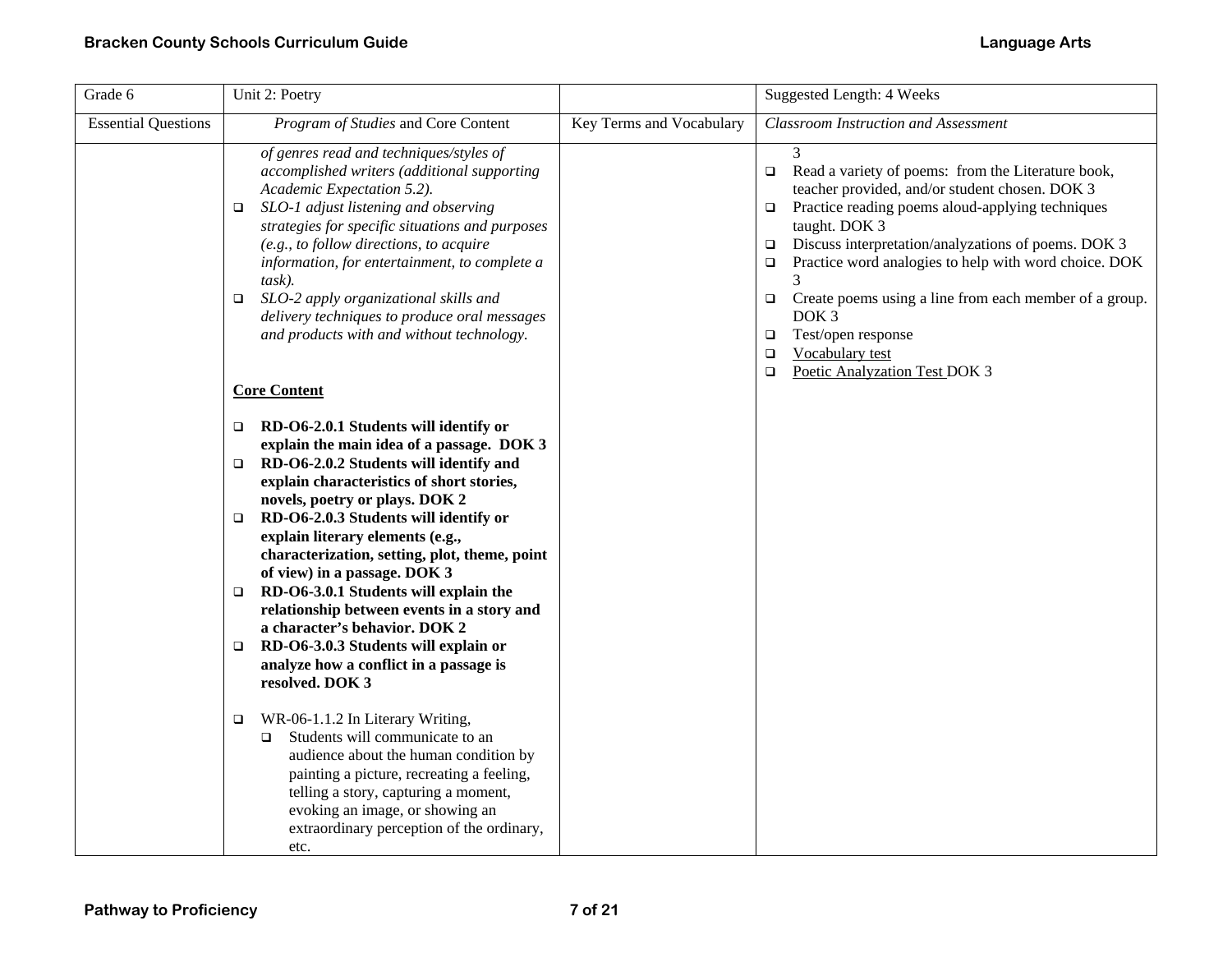| Grade 6                    | Unit 2: Poetry                                                                                                                                                                                                                                                                                                                                                                                                                                                                                                                                                                                                                                                                                                             |                          | <b>Suggested Length: 4 Weeks</b>     |
|----------------------------|----------------------------------------------------------------------------------------------------------------------------------------------------------------------------------------------------------------------------------------------------------------------------------------------------------------------------------------------------------------------------------------------------------------------------------------------------------------------------------------------------------------------------------------------------------------------------------------------------------------------------------------------------------------------------------------------------------------------------|--------------------------|--------------------------------------|
| <b>Essential Questions</b> | Program of Studies and Core Content                                                                                                                                                                                                                                                                                                                                                                                                                                                                                                                                                                                                                                                                                        | Key Terms and Vocabulary | Classroom Instruction and Assessment |
|                            | Students will apply characteristics of the<br>$\Box$<br>selected form (e.g., short story,<br>play/script, poem)<br>Students will create point of view<br>$\Box$<br>Students will sustain a suitable tone or<br>$\Box$<br>appropriate voice<br>Students will apply a fictional perspective<br>$\Box$<br>in literary writing when appropriate                                                                                                                                                                                                                                                                                                                                                                                |                          |                                      |
|                            | WR-06-1.2.2 In Personal Expressive/Literary<br>$\Box$<br>Writing,<br>Students will communicate theme/main<br>▫<br>idea through use of literary elements<br>appropriate to the genre:<br>Students will develop characters<br>$\Box$<br>(fictional/non-fictional) through thoughts,<br>emotions, actions, descriptions, or<br>dialogue when appropriate<br>Students will develop plot/story line<br>$\Box$<br>appropriate to the form<br>$\Box$ Students will develop an appropriate<br>setting, mood, scene, image, or feeling<br>Students will apply literary or poetic<br>$\Box$<br>devices (e.g., simile, metaphor,<br>personification) when appropriate<br>Students will incorporate reflection or<br>$\Box$<br>insight |                          |                                      |
|                            | WR-06-2.3.2 In Personal Expressive/Literary<br>$\Box$<br>Writing,<br>Students will engage the interest of the<br>$\Box$<br>reader<br>Students will communicate ideas and<br>$\Box$<br>details in meaningful order<br>Students will apply organizational<br>$\Box$<br>devices (e.g., foreshadowing, flashback)<br>when appropriate<br>Students will apply a variety of<br>$\Box$<br>transitions or transitional elements                                                                                                                                                                                                                                                                                                    |                          |                                      |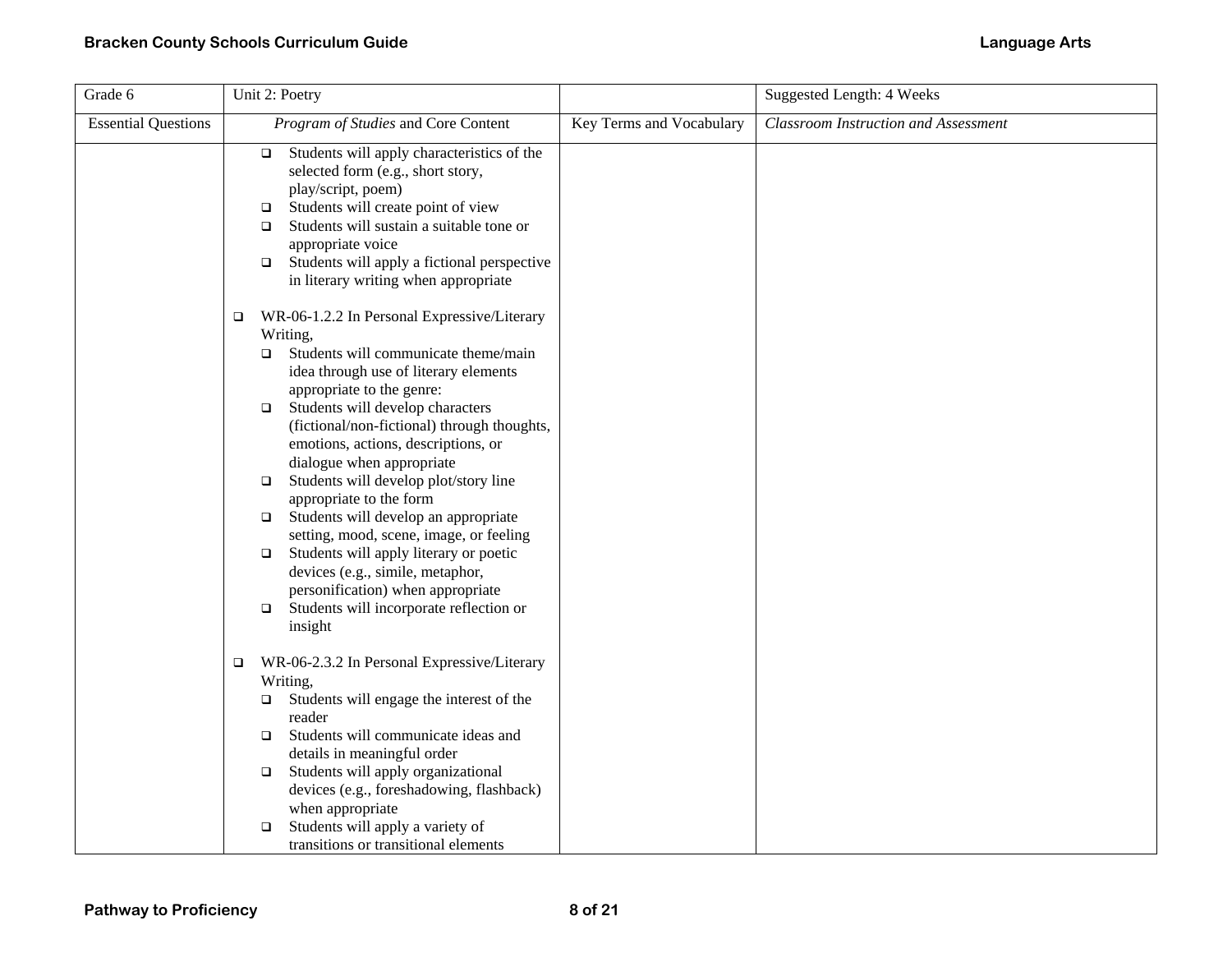| Grade 6                    | Unit 2: Poetry                                                                                                                                                                                                                                                                                                                                                                                                                                                     |                          | Suggested Length: 4 Weeks                   |
|----------------------------|--------------------------------------------------------------------------------------------------------------------------------------------------------------------------------------------------------------------------------------------------------------------------------------------------------------------------------------------------------------------------------------------------------------------------------------------------------------------|--------------------------|---------------------------------------------|
| <b>Essential Questions</b> | Program of Studies and Core Content                                                                                                                                                                                                                                                                                                                                                                                                                                | Key Terms and Vocabulary | <b>Classroom Instruction and Assessment</b> |
|                            | between ideas and details to guide the<br>reader<br>Students will apply paragraphs<br>$\Box$<br>effectively<br>Students will arrange poetic stanzas in a<br>$\Box$<br>way that enhances the meaning through<br>the use of white space, line breaks, and<br>shape<br>Students will create conclusions<br>$\Box$<br>effectively                                                                                                                                      |                          |                                             |
|                            | WR-06-2.4.2 In Personal Expressive/Literary<br>$\Box$<br>Writing,<br>Students will develop sentences of<br>$\Box$<br>various structures and lengths throughout<br>the piece<br>Students will develop complete sentences<br>$\Box$<br>or apply unconventional structures for an<br>intentional effect when appropriate<br>Students will arrange poetic language in<br>$\Box$<br>meaningful order<br>Students will apply poetic line breaks<br>$\Box$<br>effectively |                          |                                             |
|                            | WR-06-3.5.2 In Personal Expressive/Literary<br>$\Box$<br>Writing,<br>Students will adhere to standard<br>$\Box$<br>guidelines for usage and grammar or use<br>nonstandard for effect<br>Students will incorporate language based<br>$\Box$<br>on economy, precision, richness, or<br>impact on the reader<br>Students will develop ideas through<br>$\Box$<br>descriptive or figurative language                                                                   |                          |                                             |

| Grade 6                    | Unit 3: Short Story                        |                          | Suggested Length: 6 Weeks                             |
|----------------------------|--------------------------------------------|--------------------------|-------------------------------------------------------|
| <b>Essential Ouestions</b> | <i>Program of Studies</i> and Core Content | Key Terms and Vocabulary | Classroom Instruction and Assessment<br>Student will: |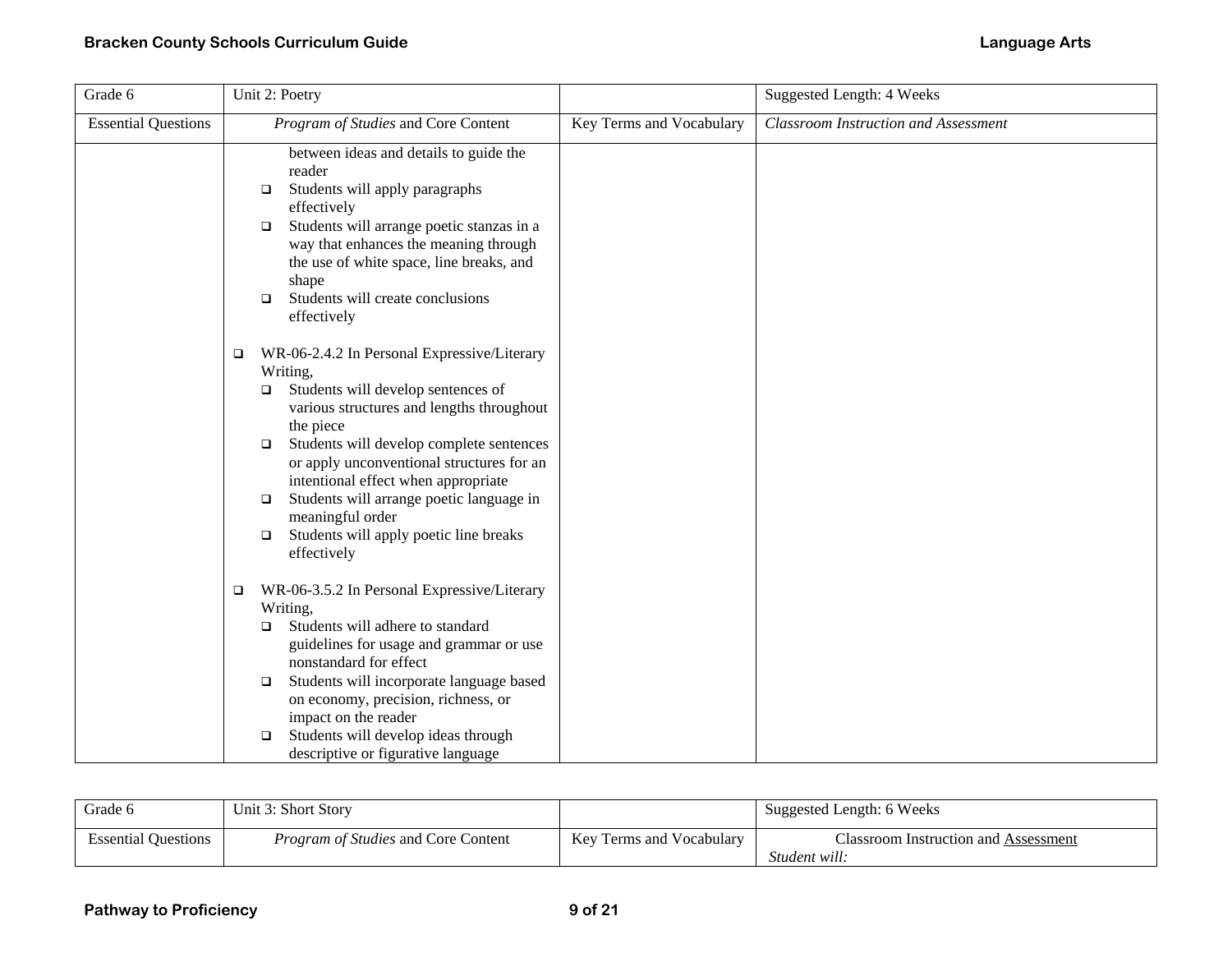| Grade 6                                                             | Unit 3: Short Story                                                                                                                                                                                                                                                                 |                                                                                                                         | Suggested Length: 6 Weeks                                                                                                                                                                                                                                                                                               |
|---------------------------------------------------------------------|-------------------------------------------------------------------------------------------------------------------------------------------------------------------------------------------------------------------------------------------------------------------------------------|-------------------------------------------------------------------------------------------------------------------------|-------------------------------------------------------------------------------------------------------------------------------------------------------------------------------------------------------------------------------------------------------------------------------------------------------------------------|
| <b>Essential Questions</b>                                          | Program of Studies and Core Content                                                                                                                                                                                                                                                 | Key Terms and Vocabulary                                                                                                | <b>Classroom Instruction and Assessment</b>                                                                                                                                                                                                                                                                             |
|                                                                     | <b>Program of Studies</b>                                                                                                                                                                                                                                                           |                                                                                                                         | Student will:                                                                                                                                                                                                                                                                                                           |
|                                                                     |                                                                                                                                                                                                                                                                                     |                                                                                                                         |                                                                                                                                                                                                                                                                                                                         |
| 1. What are 6<br>literary<br>elements?                              | $R-1$ identify the meaning of a variety of<br>$\Box$<br>reading materials, making connections to<br>students' lives, to the real world, and/or to<br>current events.                                                                                                                | Setting<br>$\Box$<br>Character<br>□<br>Plot<br>$\Box$<br>Theme<br>$\Box$                                                | Discover the elements of short story and be able to<br>$\Box$<br>apply these elements to any short story they are assigned<br>to read. DOK 2<br>Expose students to a variety of short stories by many<br>$\Box$                                                                                                         |
| What are<br>2.<br>different points<br>of view an<br>author may use? | R-2 respond to and analyze meaning, literary<br>$\Box$<br>techniques (e.g., figurative language,<br>foreshadowing, characterization), and<br>elements (e.g., characters, setting, conflict/<br>resolution, theme, point of view) of different                                       | Conflict<br>$\Box$<br>Resolution<br>$\Box$<br>Motivation<br>$\Box$<br>Point of View<br>$\Box$<br>Snapshot<br>$\Box$     | different authors from different time periods. DOK 2<br>Collect and write journals on each story read. DOK 2<br>$\Box$<br>Write a short story report to demonstrate the knowledge<br>$\Box$<br>of plot, conflict, climax, resolution, characters, setting,<br>theme, and point of view and present orally to the class. |
| Who are some<br>3.<br>authors of<br>classic short<br>stories?       | literary genres (e.g., novels, essays, short<br>stories, poetry, drama).<br>R-4 interpret and apply information in a<br>$\Box$<br>variety of transactive reading materials to<br>complete authentic tasks.                                                                          | <b>Writing Process</b><br>$\Box$<br>Rough Draft<br>$\Box$<br>Revise<br>$\Box$<br>Edit<br>$\Box$<br>Prewriting<br>$\Box$ | DOK <sub>2</sub><br>Analyze how the media impacts a story by comparison<br>$\Box$<br>using a Venn diagram. DOK 3<br>Design an ad using advertisement techniques to promote<br>$\Box$<br>short story (WP). DOK 3                                                                                                         |
| What do all<br>4.<br>short stories<br>have in<br>common?            | R-5 identify authors' positions, main ideas,<br>$\Box$<br>and techniques of support in persuasive<br><i>materials.</i><br>R-6 select and read materials for enjoyment.<br>$\Box$<br>$R-7$ employ reading strategies (e.g.,<br>$\Box$                                                | <b>Final Draft</b><br>$\Box$                                                                                            | Explore a variety of authors by reading biographical<br>$\Box$<br>information, note taking. DOK 2<br>Dress as the main character of a short story or their<br>$\Box$<br>favorite author studied as part of their advertisement for<br>their short story. DOK 2                                                          |
| How do we<br>5.<br>apply the 6<br>literary                          | skimming, scanning) to locate and apply<br>information in varied print and nonprint (e.g.,<br>computers, media, interviews) resources for                                                                                                                                           |                                                                                                                         | Introduced to the format of a 3.5 paper and write a 3.5<br>$\Box$<br>discussing their three favorite short stories from the unit.<br>DOK <sub>2</sub>                                                                                                                                                                   |
| elements to any<br>short story?                                     | inquiry projects and other authentic tasks.<br>R-8 use vocabulary and comprehension<br>$\Box$                                                                                                                                                                                       |                                                                                                                         | Write a review of a short story read out loud. (WP)<br>$\Box$<br>DOK <sub>2</sub>                                                                                                                                                                                                                                       |
|                                                                     | strategies, as well as technology, to<br>understand text.<br>W-4 write literary pieces reflecting elements                                                                                                                                                                          |                                                                                                                         | Write a short story and complete reflection sheet. DOK<br>$\Box$<br>Test over vocabulary, each short story read, and each                                                                                                                                                                                               |
|                                                                     | $\Box$<br>of genres read and techniques/styles of<br>accomplished writers (additional supporting                                                                                                                                                                                    |                                                                                                                         | $\Box$<br>author studied. DOK 2<br>Answer open response questions and multiple-choice<br>$\Box$                                                                                                                                                                                                                         |
|                                                                     | Academic Expectation 5.2).<br>W-6 write pieces that reflect on themselves as<br>$\Box$                                                                                                                                                                                              |                                                                                                                         | questions using state released items and other short<br>stories. DOK 2                                                                                                                                                                                                                                                  |
|                                                                     | writers and on their own samples of writing.<br>W-7 critique their own and others' works<br>$\Box$<br>based on criteria for effective writing,<br>including awareness of audience and<br>purpose, organization, idea development, and<br>standards of correctness (e.g., mechanics, |                                                                                                                         | Write questions to answer about short stories. DOK 2<br>$\Box$                                                                                                                                                                                                                                                          |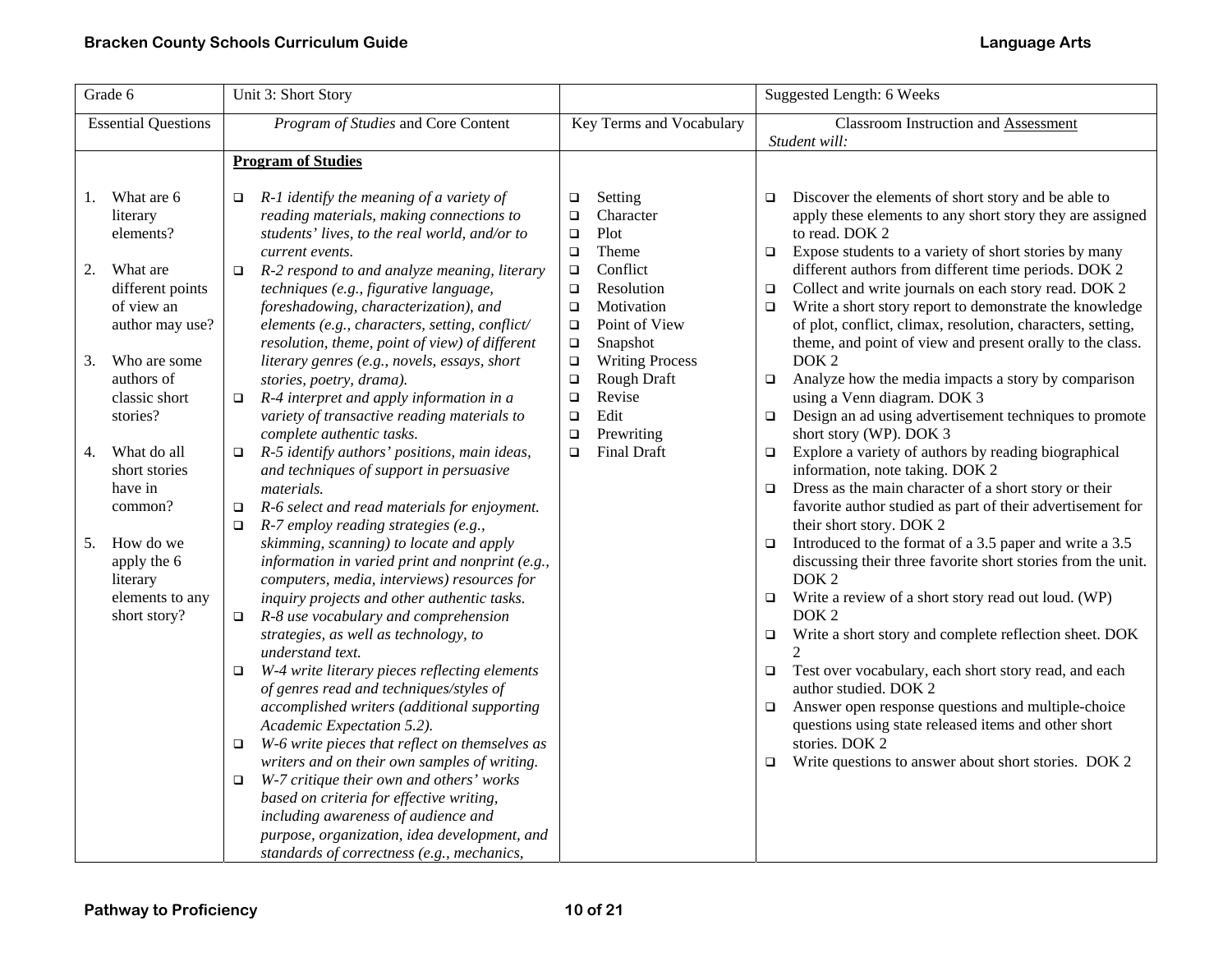| Grade 6                    | Unit 3: Short Story                                                                                                                                                                                                                                                                                                                                                                                                                                                                                                                                                                                                                                                                                                                                                                                                                                |                          | Suggested Length: 6 Weeks                                    |
|----------------------------|----------------------------------------------------------------------------------------------------------------------------------------------------------------------------------------------------------------------------------------------------------------------------------------------------------------------------------------------------------------------------------------------------------------------------------------------------------------------------------------------------------------------------------------------------------------------------------------------------------------------------------------------------------------------------------------------------------------------------------------------------------------------------------------------------------------------------------------------------|--------------------------|--------------------------------------------------------------|
| <b>Essential Questions</b> | Program of Studies and Core Content                                                                                                                                                                                                                                                                                                                                                                                                                                                                                                                                                                                                                                                                                                                                                                                                                | Key Terms and Vocabulary | <b>Classroom Instruction and Assessment</b><br>Student will: |
|                            | grammar, spelling).<br>SLO-1 adjust listening and observing<br>$\Box$<br>strategies for specific situations and purposes<br>$(e.g., to follow directions, to acquire$<br>information, for entertainment, to complete a<br>$task)$ .<br>SLO-3 apply listening, speaking, and<br>$\Box$<br>observing skills to conduct authentic inquiry<br>tasks and to create products (additional<br>supporting Academic Expectation 5.1).                                                                                                                                                                                                                                                                                                                                                                                                                        |                          |                                                              |
|                            | <b>Core Content</b>                                                                                                                                                                                                                                                                                                                                                                                                                                                                                                                                                                                                                                                                                                                                                                                                                                |                          |                                                              |
|                            | RD-O6-1.0.4 Students will formulate<br>$\Box$<br>questions to guide reading.<br>RD-O6-1.0.5 Students will scan to find key<br>$\Box$<br>information.<br>RD-O6-1.0.6 Students will skim to get the<br>$\Box$<br>general meaning of a passage.<br>$\Box$ RD-O6-2.0.3 Students will identify or<br>explain literary elements (e.g.,<br>characterization, setting, plot, theme, point<br>of view) in a passage. DOK 3<br>RD-O6-2.0.7 Students will make<br>O.<br>predictions, draw conclusions, make<br>generalizations or make inferences based<br>on what is read. DOK 3<br>$\Box$ RD-O6-3.0.1 Students will explain the<br>relationship between events in a story and<br>a character's behavior. DOK 3<br>RD-O6-3.0.2 Students will identify an<br>$\Box$<br>author's purpose in a passage. DOK 2<br>RD-O6-3.0.3 Students will explain or<br>$\Box$ |                          |                                                              |
|                            | analyze how a conflict in a passage is<br>resolved. DOK 3<br>RD-O6-4.0.1 Students will connect<br>□<br>information from a passage to students' lives<br>(text-to-self), real world issues (text-to-world)                                                                                                                                                                                                                                                                                                                                                                                                                                                                                                                                                                                                                                          |                          |                                                              |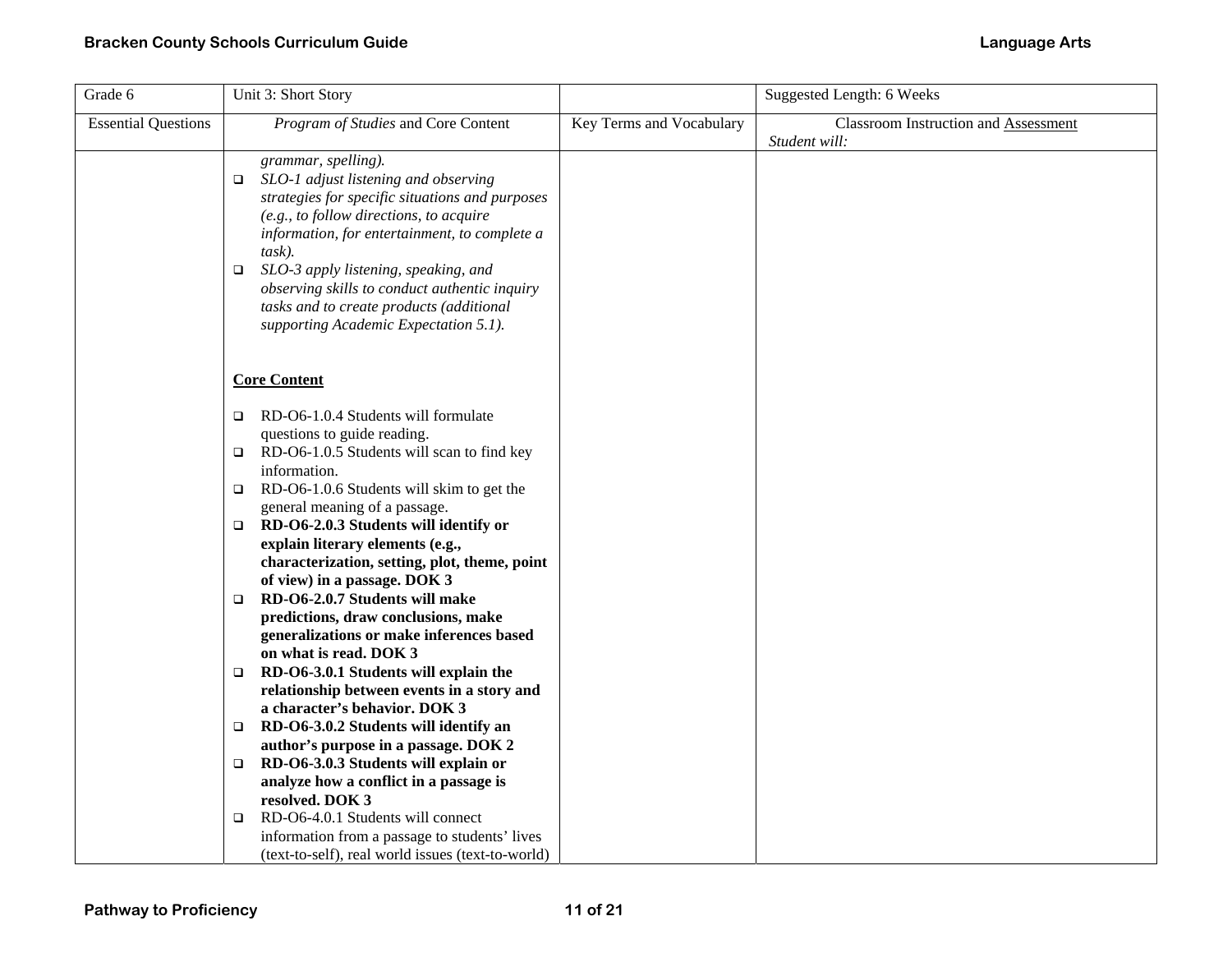| Grade 6                    | Unit 3: Short Story                                                                                                                                                                                                                                                                                                                                                                                                                                                                                                                                                                                                                   |                          | <b>Suggested Length: 6 Weeks</b>                      |
|----------------------------|---------------------------------------------------------------------------------------------------------------------------------------------------------------------------------------------------------------------------------------------------------------------------------------------------------------------------------------------------------------------------------------------------------------------------------------------------------------------------------------------------------------------------------------------------------------------------------------------------------------------------------------|--------------------------|-------------------------------------------------------|
| <b>Essential Questions</b> | Program of Studies and Core Content                                                                                                                                                                                                                                                                                                                                                                                                                                                                                                                                                                                                   | Key Terms and Vocabulary | Classroom Instruction and Assessment<br>Student will: |
|                            | and other texts (text-to-text - e.g., novel, short<br>story, song, film, website, etc.).<br>RD-O6-5.0.4 Students will identify or<br>$\Box$<br>explain examples of symbolism, irony, or<br>analogy from the passage. DOK 2                                                                                                                                                                                                                                                                                                                                                                                                            |                          |                                                       |
|                            | WR-M-4.7.0 Focusing<br>$\Box$<br>Connecting to content knowledge<br>$\Box$<br>Connecting with prior learning and<br>$\Box$<br>experience<br>Initiating an authentic reason to write<br>$\Box$<br>Thinking about a subject, an experience,<br>$\Box$<br>a question, an issue, or a problem to<br>determine a meaningful reason to write                                                                                                                                                                                                                                                                                                |                          |                                                       |
|                            | WR-M-4.8.0 Prewriting<br>$\Box$<br>Selecting/narrowing topic<br>$\Box$<br>Establishing a purpose and<br>$\Box$<br>central/controlling idea or focus<br>Identifying and analyzing the audience<br>$\Box$<br>Determining the most appropriate form to<br>$\Box$<br>meet the needs of purpose and audience<br>Generating ideas (e.g., reading,<br>$\Box$<br>journaling, mapping, webbing, note<br>taking, interviewing, researching,<br>writing-to-learn activities)<br>Organizing ideas - examining other<br>$\Box$<br>models of good writing, appropriate text<br>structures to match purpose, various ways<br>to organize information |                          |                                                       |
|                            | WR-M-4.9.0 Drafting<br>$\Box$<br>Writing draft(s) for an intended audience<br>$\Box$<br>Developing topic, elaborating ideas,<br>$\Box$<br>exploring sentence variety and language<br>use                                                                                                                                                                                                                                                                                                                                                                                                                                              |                          |                                                       |
|                            | WR-M-4.10.0 Revising (Content/Ideas)<br>□<br>Reflecting to determine where to add,<br>$\Box$                                                                                                                                                                                                                                                                                                                                                                                                                                                                                                                                          |                          |                                                       |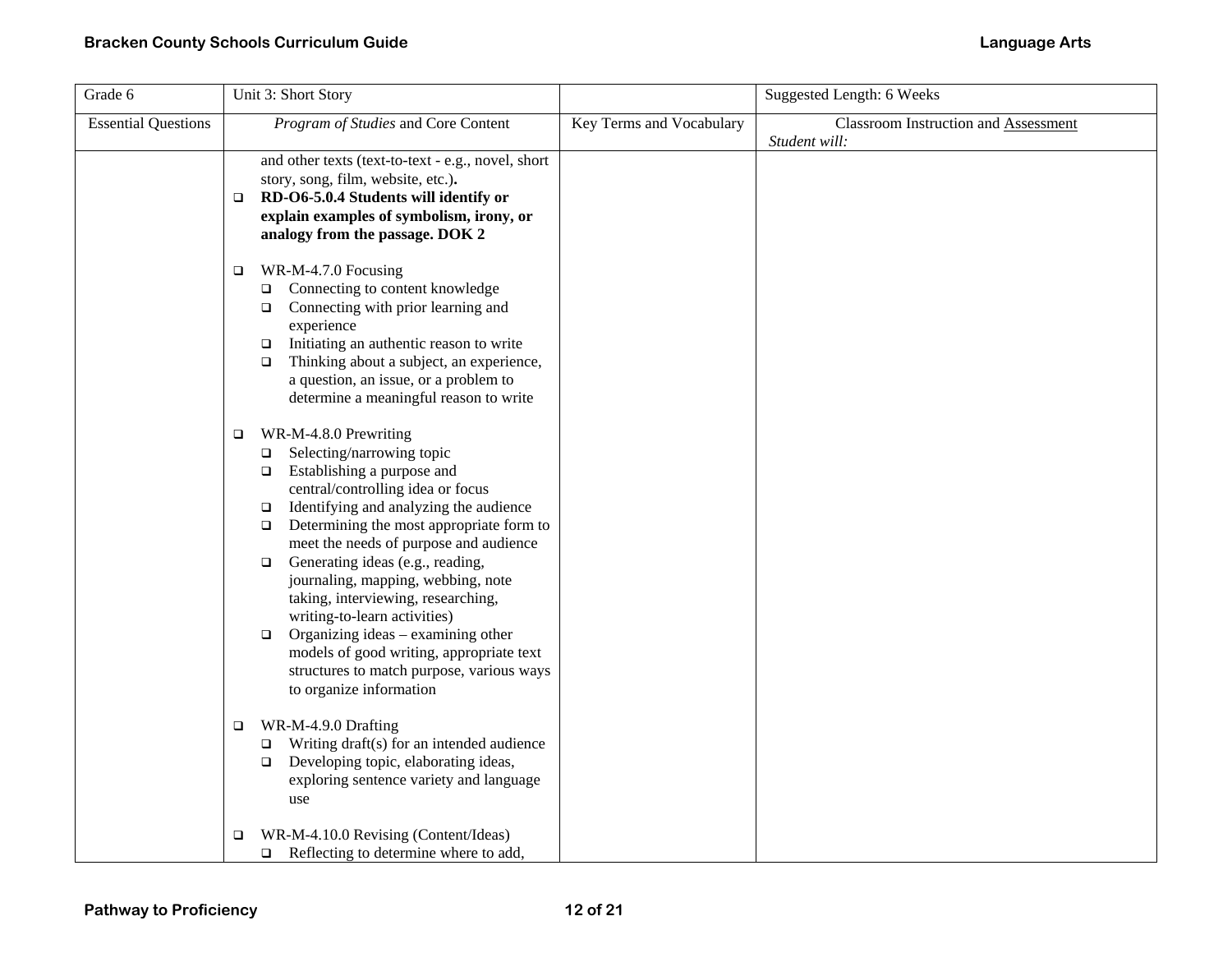| Grade 6                    | Unit 3: Short Story                                                                                                                                                                                                                                                                                                                                                                                                                                                                                                                  |                          | <b>Suggested Length: 6 Weeks</b>                      |
|----------------------------|--------------------------------------------------------------------------------------------------------------------------------------------------------------------------------------------------------------------------------------------------------------------------------------------------------------------------------------------------------------------------------------------------------------------------------------------------------------------------------------------------------------------------------------|--------------------------|-------------------------------------------------------|
| <b>Essential Questions</b> | Program of Studies and Core Content                                                                                                                                                                                                                                                                                                                                                                                                                                                                                                  | Key Terms and Vocabulary | Classroom Instruction and Assessment<br>Student will: |
|                            | delete, rearrange, define/redefine, or<br>elaborate content<br>Conferencing with teacher or peer(s) to<br>$\Box$<br>help determine where to add, delete,<br>rearrange, define/redefine or elaborate<br>content.<br>Checking for accuracy of content<br>$\Box$<br>Considering voice, tone, style, intended<br>$\Box$<br>audience, coherence, transitions<br>Comparing with rubric criteria and<br>$\Box$<br>benchmark papers/models<br>Considering effectiveness of language<br>$\Box$<br>usage and sentences to communicate<br>ideas |                          |                                                       |
|                            | Reviewing Skills<br>Idea Development<br>WR-06-4.10.4-Students will narrow topic for<br>$\Box$<br>selected writing.<br>WR-06-4.10.5-Students will identify topic<br>$\Box$<br>sentence of a paragraph.<br>WR-06-4.10.6-Students will select<br>$\Box$<br>appropriate supporting details.<br>WR-06-4.10.7-Students will identify<br>$\Box$<br>extraneous/irrelevant materials.                                                                                                                                                         |                          |                                                       |
|                            | Organization<br>WR-06-4.10.8-Students will correct sentences<br>□<br>that are out of chronological/sequential order<br>or insert new sentences in the correct<br>chronological/sequential position.<br>WR-06-4.10.9-Students will apply the most<br>$\Box$<br>effective transitions.<br>WR-06-4.10.10-Students will develop<br>$\Box$<br>effective introductions and closures for<br>writing.                                                                                                                                        |                          |                                                       |
|                            | Word Choice<br>WR-06-4.10.11-Students will eliminate<br>$\Box$                                                                                                                                                                                                                                                                                                                                                                                                                                                                       |                          |                                                       |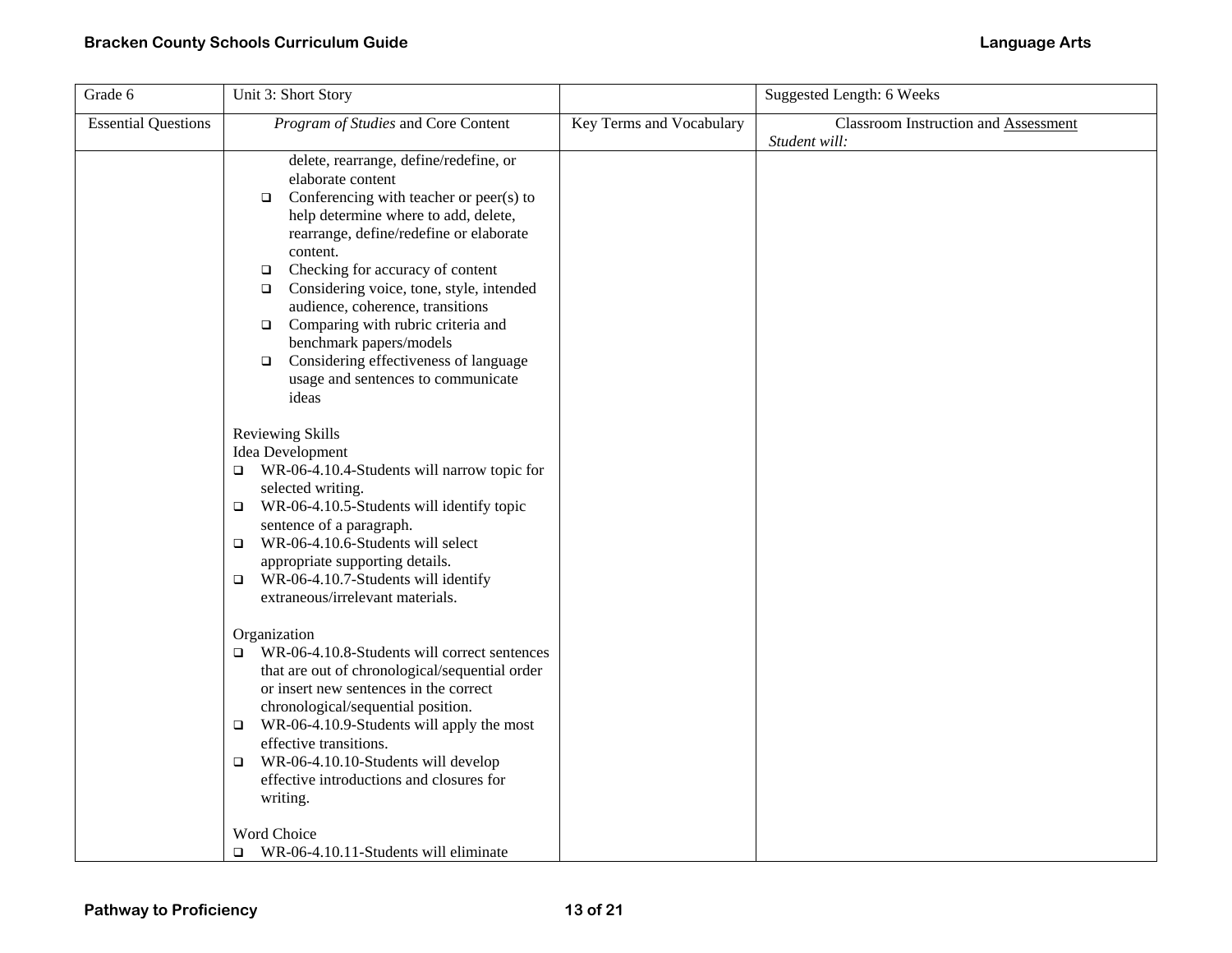| Grade 6                    | Unit 3: Short Story                                                                                                                                                                                                                                                                                                                                                                                                                                                                                                                                                                          |                          | <b>Suggested Length: 6 Weeks</b>                             |
|----------------------------|----------------------------------------------------------------------------------------------------------------------------------------------------------------------------------------------------------------------------------------------------------------------------------------------------------------------------------------------------------------------------------------------------------------------------------------------------------------------------------------------------------------------------------------------------------------------------------------------|--------------------------|--------------------------------------------------------------|
| <b>Essential Questions</b> | Program of Studies and Core Content                                                                                                                                                                                                                                                                                                                                                                                                                                                                                                                                                          | Key Terms and Vocabulary | <b>Classroom Instruction and Assessment</b><br>Student will: |
|                            | redundant words and phrases.<br>WR-06-4.10.12-Students will choose the most<br>$\Box$<br>specific word for use in a sentence.                                                                                                                                                                                                                                                                                                                                                                                                                                                                |                          |                                                              |
|                            | WR-M-4.11.0 Editing (Conventions and<br>$\Box$<br>Mechanics)<br>Checking for correctness<br>$\Box$<br>□ Language usage<br>Sentence structure<br>$\Box$<br>$\Box$<br>Spelling<br>Capitalization<br>$\Box$<br>Punctuation<br>$\Box$<br>Documentation of sources<br>$\Box$                                                                                                                                                                                                                                                                                                                      |                          |                                                              |
|                            | Using resources to support editing (e.g., spell<br>$\Box$<br>check, dictionaries, thesauri, handbooks)                                                                                                                                                                                                                                                                                                                                                                                                                                                                                       |                          |                                                              |
|                            | <b>Editing Skills</b><br>Language Usage<br>$\Box$ WR-06-4.11.13- Students will apply<br>knowledge of subject/verb agreement with<br>both singular and plural subjects.<br>$\Box$ WR-06-4.11.14- Students will apply<br>knowledge of present, past, and future verb<br>tenses.<br>WR-06-4.11-15- Students will apply<br>$\Box$<br>knowledge of comparative and superlative<br>forms of adjectives and adverbs.<br>WR-06-4.11.16-Students will apply<br>$\Box$<br>knowledge of special problems in usage (a/an,<br>to/two/too, their/there/they're) pronoun<br>reference and double negatives. |                          |                                                              |
|                            | Sentence Structure<br>WR-06-4.11.18-Students will correct run-ons<br>o<br>or awkward sentences.<br>WR-06-4.11.19-Students will correct<br>$\Box$<br>sentence fragments.<br>WR-06-4.11.20-Students will combine short,<br>$\Box$<br>choppy sentences effectively.                                                                                                                                                                                                                                                                                                                             |                          |                                                              |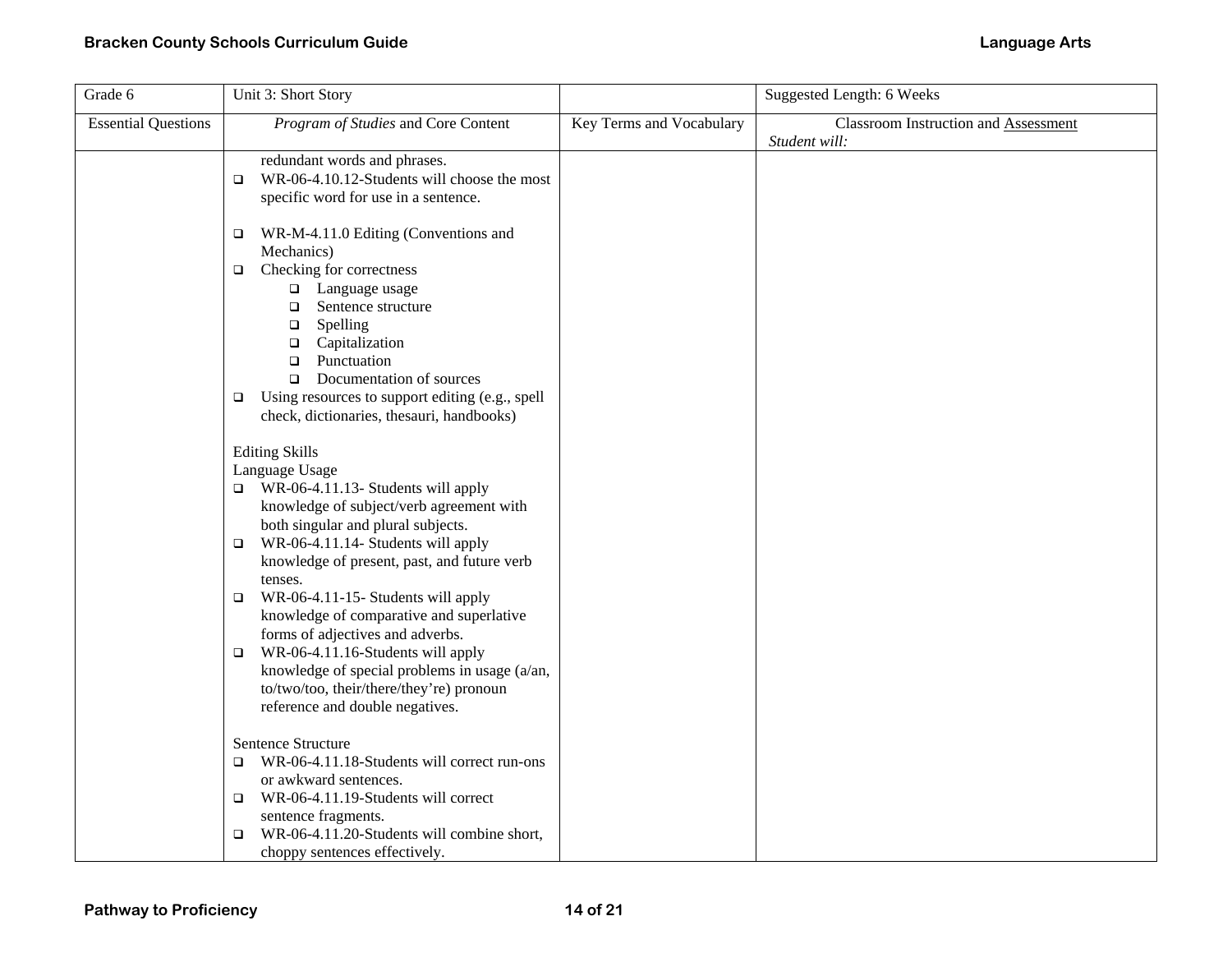| Grade 6                                                                                                                                                                                                                                                                             | Unit 4: Critical Reading                                                                                                                                                                                                                                                                                                                                                                                                                                                                                                                                                                                                                                                                                                                                                                                                                                                                                                                                                                                                                                                                                                                                                                                                                                                                                                                                                                                                                                                                                                                     |                                                                                                                                                                                                                                                                                                                                   | Suggested Length: 8 Weeks                                                                                                                                                                                                                                                                                                                                                                                                                                                                                                                                                                                                                                           |
|-------------------------------------------------------------------------------------------------------------------------------------------------------------------------------------------------------------------------------------------------------------------------------------|----------------------------------------------------------------------------------------------------------------------------------------------------------------------------------------------------------------------------------------------------------------------------------------------------------------------------------------------------------------------------------------------------------------------------------------------------------------------------------------------------------------------------------------------------------------------------------------------------------------------------------------------------------------------------------------------------------------------------------------------------------------------------------------------------------------------------------------------------------------------------------------------------------------------------------------------------------------------------------------------------------------------------------------------------------------------------------------------------------------------------------------------------------------------------------------------------------------------------------------------------------------------------------------------------------------------------------------------------------------------------------------------------------------------------------------------------------------------------------------------------------------------------------------------|-----------------------------------------------------------------------------------------------------------------------------------------------------------------------------------------------------------------------------------------------------------------------------------------------------------------------------------|---------------------------------------------------------------------------------------------------------------------------------------------------------------------------------------------------------------------------------------------------------------------------------------------------------------------------------------------------------------------------------------------------------------------------------------------------------------------------------------------------------------------------------------------------------------------------------------------------------------------------------------------------------------------|
|                                                                                                                                                                                                                                                                                     | Persuasive and Informational                                                                                                                                                                                                                                                                                                                                                                                                                                                                                                                                                                                                                                                                                                                                                                                                                                                                                                                                                                                                                                                                                                                                                                                                                                                                                                                                                                                                                                                                                                                 |                                                                                                                                                                                                                                                                                                                                   |                                                                                                                                                                                                                                                                                                                                                                                                                                                                                                                                                                                                                                                                     |
| <b>Essential Questions</b>                                                                                                                                                                                                                                                          | Program of Studies and Core Content                                                                                                                                                                                                                                                                                                                                                                                                                                                                                                                                                                                                                                                                                                                                                                                                                                                                                                                                                                                                                                                                                                                                                                                                                                                                                                                                                                                                                                                                                                          | Key Terms and Vocabulary                                                                                                                                                                                                                                                                                                          | <b>Classroom Instruction and Assessment</b>                                                                                                                                                                                                                                                                                                                                                                                                                                                                                                                                                                                                                         |
|                                                                                                                                                                                                                                                                                     |                                                                                                                                                                                                                                                                                                                                                                                                                                                                                                                                                                                                                                                                                                                                                                                                                                                                                                                                                                                                                                                                                                                                                                                                                                                                                                                                                                                                                                                                                                                                              |                                                                                                                                                                                                                                                                                                                                   | Student will:                                                                                                                                                                                                                                                                                                                                                                                                                                                                                                                                                                                                                                                       |
|                                                                                                                                                                                                                                                                                     | <b>Program of Studies</b>                                                                                                                                                                                                                                                                                                                                                                                                                                                                                                                                                                                                                                                                                                                                                                                                                                                                                                                                                                                                                                                                                                                                                                                                                                                                                                                                                                                                                                                                                                                    |                                                                                                                                                                                                                                                                                                                                   |                                                                                                                                                                                                                                                                                                                                                                                                                                                                                                                                                                                                                                                                     |
| What is<br>1.<br>persuasive<br>writing?<br>What are the<br>2.<br>propaganda<br>techniques used<br>by authors that<br>lead us to make<br>decisions that<br>are not fully<br>based in reality?<br>How do we, as<br>3.<br>readers, discern<br>fact from fiction<br>in what we<br>read? | R-4 interpret and apply information in a<br>$\Box$<br>variety of transactive reading materials to<br>complete authentic tasks.<br>R-8 use vocabulary and comprehension<br>$\Box$<br>strategies, as well as technology, to<br>understand text.<br>W-2 use information from technology and<br>$\Box$<br>other resources to develop independent ideas<br>and support those ideas in writings for<br>authentic purposes and audiences.<br>W-3 write transactive pieces (writing<br>$\Box$<br>produced for authentic purposes and<br>audiences beyond completing an assignment<br>to demonstrate learning), based on inquiry<br>and/or personal experience that show<br>independent thinking and incorporate ideas<br>and information from reading, listening,<br>observing, and inquiry.<br>SLO-1 adjust listening and observing<br>$\Box$<br>strategies for specific situations and purposes<br>(e.g., to follow directions, to acquire<br>information, for entertainment, to complete a<br>task).<br>SLO-2 apply organizational skills and<br>$\Box$<br>delivery techniques to produce oral messages<br>and products with and without technology.<br>SLO-3 apply listening, speaking, and<br>$\Box$<br>observing skills to conduct authentic inquiry<br>tasks and to create products (additional<br>supporting Academic Expectation 5.1).<br>I-2 identify the most appropriate resources to<br>$\Box$<br>accomplish different tasks (additional<br>supporting Academic Expectation 5.4).<br>T-1 use appropriate technology to access<br>$\Box$ | Propaganda<br>$\Box$<br>Persuasion<br>$\Box$<br>Analysis<br>$\Box$<br>Factual<br>$\Box$<br>Opinion<br>$\Box$<br>Synthesis<br>$\Box$<br>Gimmicks<br>$\Box$<br>Essay<br>$\Box$<br>Article<br>$\Box$<br>Visual image<br>$\Box$<br>All Propaganda<br>$\Box$<br>Techniques:<br>(bandwagon, sex<br>appeal, etc.)<br>Main Idea<br>$\Box$ | Identify persuasive techniques used in advertising<br>$\Box$<br>(quizzes and activities). DOK 2<br>Analyze persuasive texts, synthesize the information,<br>$\Box$<br>write a response to the text, and put together a<br>multimedia presentation identifying strategies used to<br>sway the reader. DOK 2<br>Analyze a Journal Article. DOK 2<br>$\Box$<br>Analyze an essay. DOK 2<br>$\Box$<br>Evaluate article/essay style (the adaptation to one's<br>$\Box$<br>language). DOK 2<br>Analyze and Evaluate TV commercials. DOK 2<br>$\Box$<br>Write an essay, article, advertisement, or narrative.<br>$\Box$<br>DOK <sub>2</sub><br>Test/open response<br>$\Box$ |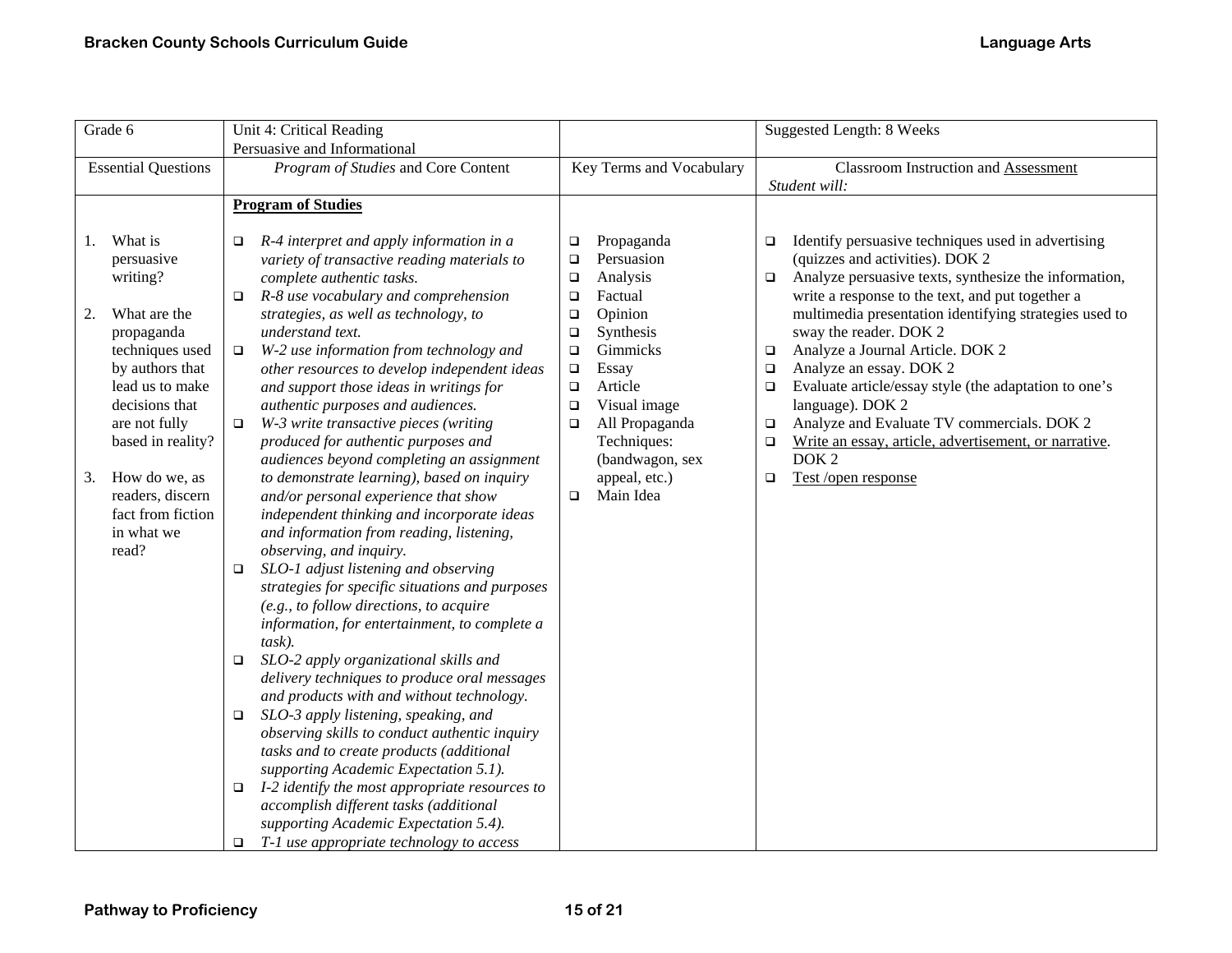| Grade 6                    | Unit 4: Critical Reading                                                                                                                                                                                                                                                                                                                                                                                                                                                                                                                                                                                                                                                                                                                                                   |                          | <b>Suggested Length: 8 Weeks</b>                             |
|----------------------------|----------------------------------------------------------------------------------------------------------------------------------------------------------------------------------------------------------------------------------------------------------------------------------------------------------------------------------------------------------------------------------------------------------------------------------------------------------------------------------------------------------------------------------------------------------------------------------------------------------------------------------------------------------------------------------------------------------------------------------------------------------------------------|--------------------------|--------------------------------------------------------------|
|                            | Persuasive and Informational                                                                                                                                                                                                                                                                                                                                                                                                                                                                                                                                                                                                                                                                                                                                               |                          |                                                              |
| <b>Essential Questions</b> | Program of Studies and Core Content                                                                                                                                                                                                                                                                                                                                                                                                                                                                                                                                                                                                                                                                                                                                        | Key Terms and Vocabulary | <b>Classroom Instruction and Assessment</b><br>Student will: |
|                            | ideas and information for authentic tasks.<br>T-2 use technology to enhance<br>$\Box$<br>communication for authentic audiences and<br>purposes.                                                                                                                                                                                                                                                                                                                                                                                                                                                                                                                                                                                                                            |                          |                                                              |
|                            | <b>Core Content</b>                                                                                                                                                                                                                                                                                                                                                                                                                                                                                                                                                                                                                                                                                                                                                        |                          |                                                              |
|                            | RD-O6-2.0.5 Students will summarize<br>$\Box$<br>information from a paragraph, a section of<br>a passage, or the entire passage. DOK 2<br>RD-O6-3.0.5 Students will distinguish<br>$\Box$<br>between informative and persuasive passages.<br>RD-O6-3.0.6 Students will distinguish<br>$\Box$<br>between fact or opinion.<br>RD-O6-3.0.7 Students will identify or<br>$\Box$<br>explain an author's opinion about a<br>subject. DOK 2<br>RD-O6-3.0.8 Students will identify the<br>$\Box$<br>argument or supporting evidence from a<br>passage. DOK 2<br>RD-O6-3.0.9 Students will identify<br>$\Box$<br>persuasive techniques (e.g., expert opinion,<br>emotional appeal, logical appeal,<br>repetition) or propaganda techniques (e.g.,<br>testimonial, bandwagon). DOK 2 |                          |                                                              |
|                            | WR-06-1.1.3 In Transactive Writing,<br>$\Box$<br>Students will communicate a purpose<br>$\Box$<br>through informing, persuading, or<br>analyzing.<br>Students will develop an effective angle<br>$\Box$<br>to achieve purpose.<br>Students will communicate as an<br>$\Box$<br>informed writer to clarify what the reader<br>should know, do, or believe as a result of<br>reading the piece.<br>Students will apply characteristics of the<br>$\Box$                                                                                                                                                                                                                                                                                                                      |                          |                                                              |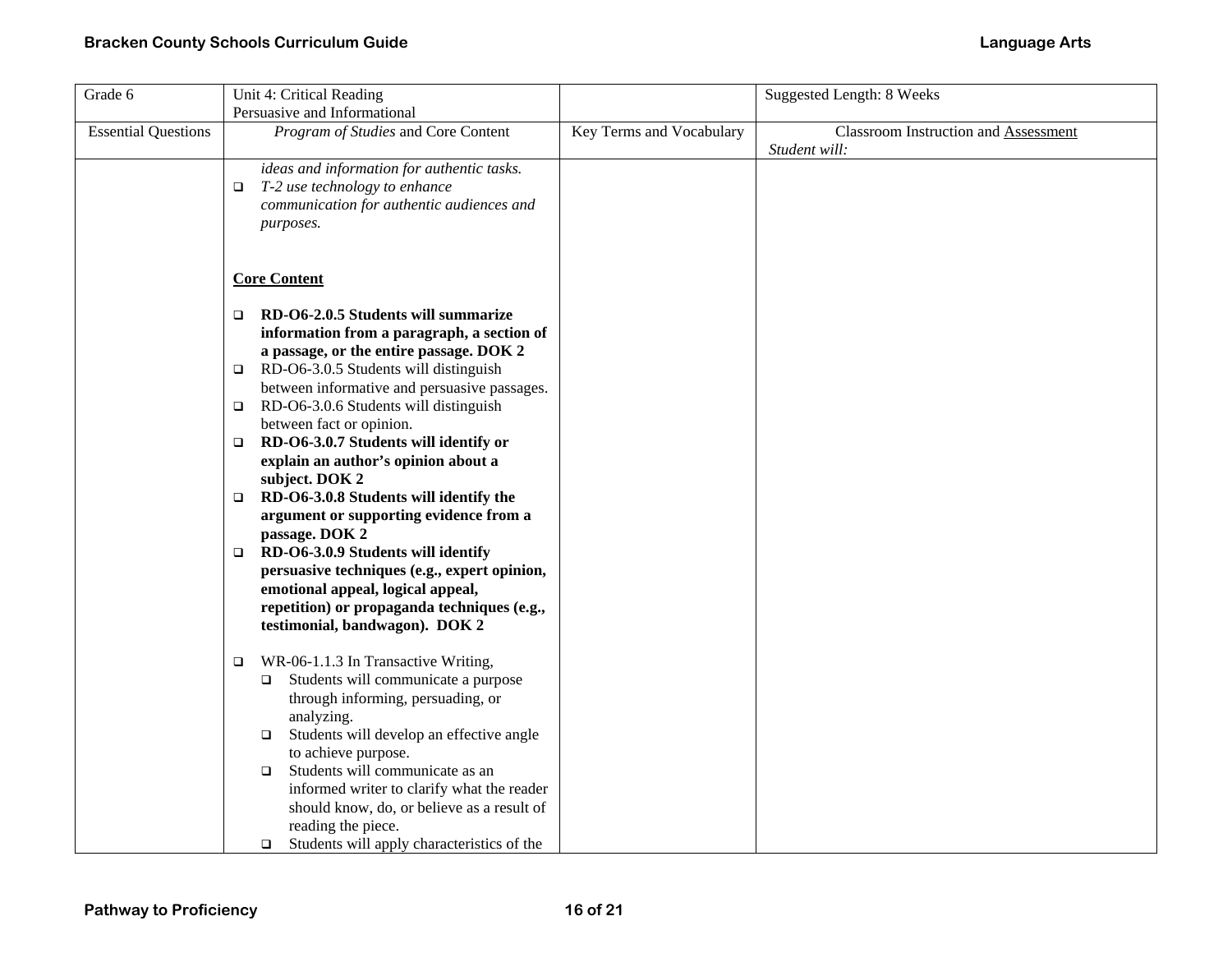| Grade 6                    | Unit 4: Critical Reading                                                                                                                                                                                                                                                                                                                                                                                                                                                                                                                                                                                                                                                                                          |                          | <b>Suggested Length: 8 Weeks</b>                             |
|----------------------------|-------------------------------------------------------------------------------------------------------------------------------------------------------------------------------------------------------------------------------------------------------------------------------------------------------------------------------------------------------------------------------------------------------------------------------------------------------------------------------------------------------------------------------------------------------------------------------------------------------------------------------------------------------------------------------------------------------------------|--------------------------|--------------------------------------------------------------|
|                            | Persuasive and Informational                                                                                                                                                                                                                                                                                                                                                                                                                                                                                                                                                                                                                                                                                      |                          |                                                              |
| <b>Essential Questions</b> | Program of Studies and Core Content                                                                                                                                                                                                                                                                                                                                                                                                                                                                                                                                                                                                                                                                               | Key Terms and Vocabulary | <b>Classroom Instruction and Assessment</b><br>Student will: |
|                            | selected form (e.g., letter, feature article,<br>editorial, speech).<br>Students will sustain in a suitable tone.<br>$\Box$<br>Students will allow voice to emerge when<br>$\Box$<br>appropriate.                                                                                                                                                                                                                                                                                                                                                                                                                                                                                                                 |                          |                                                              |
|                            | WR-06-1.2.3 In Transactive Writing,<br>$\Box$<br>Students will communicate relevant<br>$\Box$<br>information to clarify and justify a<br>specific purpose.<br>Students will develop a deliberate angle<br>$\Box$<br>with support (e.g., facts, examples,<br>reasons, comparisons, diagrams, charts,<br>other visuals).<br>Students will develop explanations to<br>$\Box$<br>support the writer's purpose.<br>Students will apply research to support<br>$\Box$<br>ideas with facts and opinions.<br>Students will incorporate persuasive<br>$\Box$<br>techniques (e.g., expert opinion,<br>emotional/logical appeal, repetition) or<br>propaganda techniques (e.g., testimonial,<br>bandwagon) when appropriate. |                          |                                                              |
|                            | WR-06-2.3.3 In Transactive Writing,<br>$\Box$<br>Students will establish a context for<br>$\Box$<br>reading.<br>Students will apply the accepted format<br>$\Box$<br>of the genre.<br>Students will develop an appropriate text<br>$\Box$<br>structure (e.g., cause/effect,<br>problem/solution, question/answer,<br>comparison/contrast, description,<br>sequence) to achieve purpose.<br>Students will arrange ideas and details in<br>$\Box$<br>a logical, meaningful order by using a<br>variety of transitions or transitional<br>elements between ideas and details.                                                                                                                                        |                          |                                                              |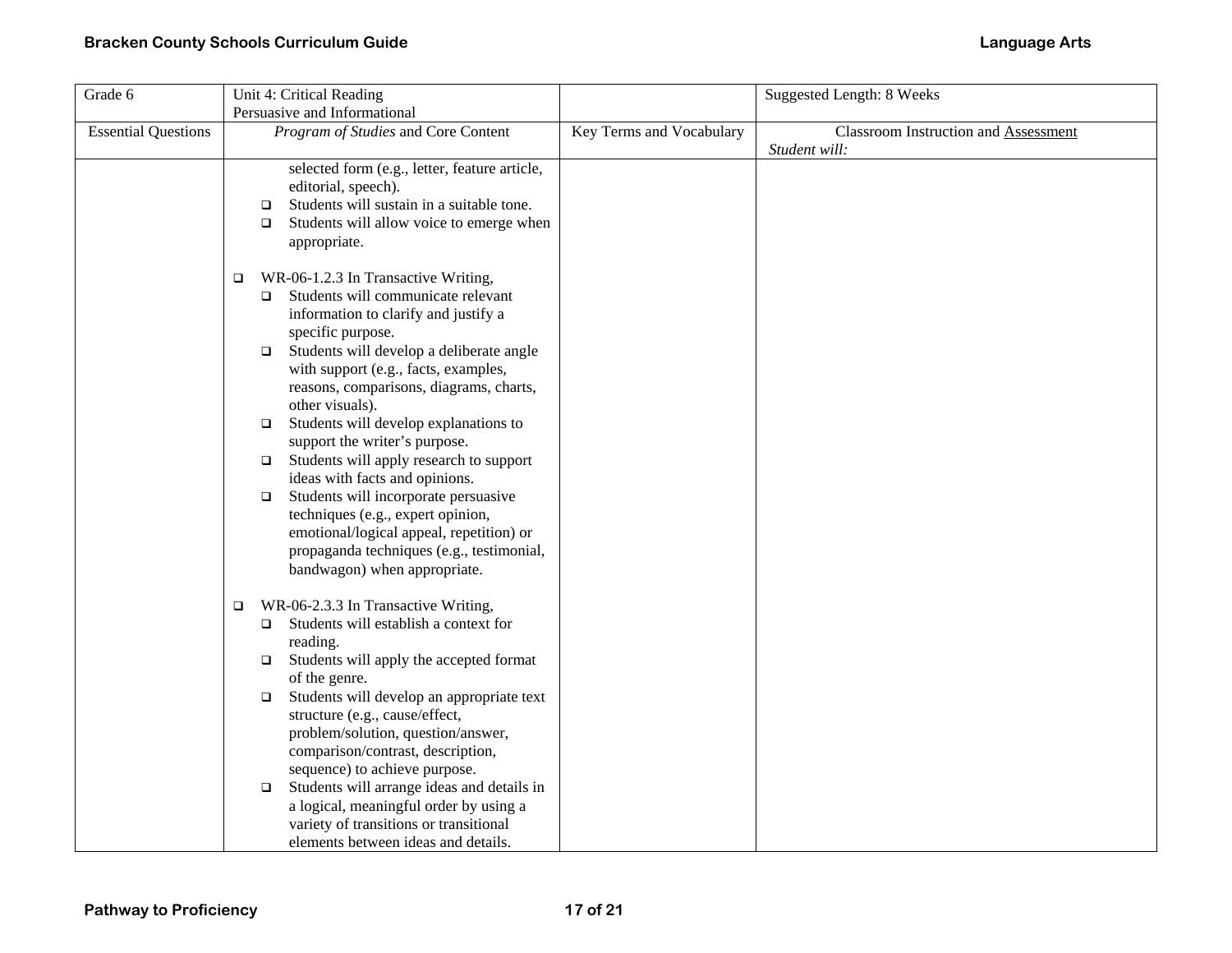| Grade 6                    | Unit 4: Critical Reading                                                                                                                                                                                                                                                                                                      |                          | <b>Suggested Length: 8 Weeks</b>                      |
|----------------------------|-------------------------------------------------------------------------------------------------------------------------------------------------------------------------------------------------------------------------------------------------------------------------------------------------------------------------------|--------------------------|-------------------------------------------------------|
|                            | Persuasive and Informational                                                                                                                                                                                                                                                                                                  |                          |                                                       |
| <b>Essential Questions</b> | Program of Studies and Core Content                                                                                                                                                                                                                                                                                           | Key Terms and Vocabulary | Classroom Instruction and Assessment<br>Student will: |
|                            | Students will apply paragraphing<br>$\Box$<br>effectively.<br>Students will incorporate text features<br>$\Box$<br>(e.g., subheadings, bullets, fonts, white<br>space, layout, charts, diagrams, labels,<br>pictures, captions) when appropriate.<br>Students will create conclusions<br>$\Box$<br>effectively.               |                          |                                                       |
|                            | WR-06-2.4.1 In Reflective Writing,<br>$\Box$<br>Students will develop sentences of<br>$\Box$<br>various structures and lengths throughout<br>the piece.<br>Students will develop complete sentences<br>$\Box$<br>or apply unconventional structures when<br>appropriate.                                                      |                          |                                                       |
|                            | WR-06-2.4.3 In Transactive Writing,<br>□<br>Students will develop complete, concise<br>$\Box$<br>sentences or apply unconventional<br>structures when appropriate.                                                                                                                                                            |                          |                                                       |
|                            | WR-06-3.5.3 In Transactive Writing,<br>o.<br>Students will adhere to standard<br>$\Box$<br>guidelines for usage and grammar.<br>Students will apply precise word choice.<br>$\Box$<br>Students will incorporate the specialized<br>$\Box$<br>vocabulary of the discipline/content<br>appropriate to the purpose and audience. |                          |                                                       |
|                            | Spelling<br>$\Box$ WR-06-4.11.23-Students will apply<br>knowledge of spelling patterns,<br>generalizations, and rules to commonly used<br>words.<br>WR-06-4.11.24-Students will apply<br>□<br>knowledge of spelling patterns,<br>generalizations, and rules to plural forms of                                                |                          |                                                       |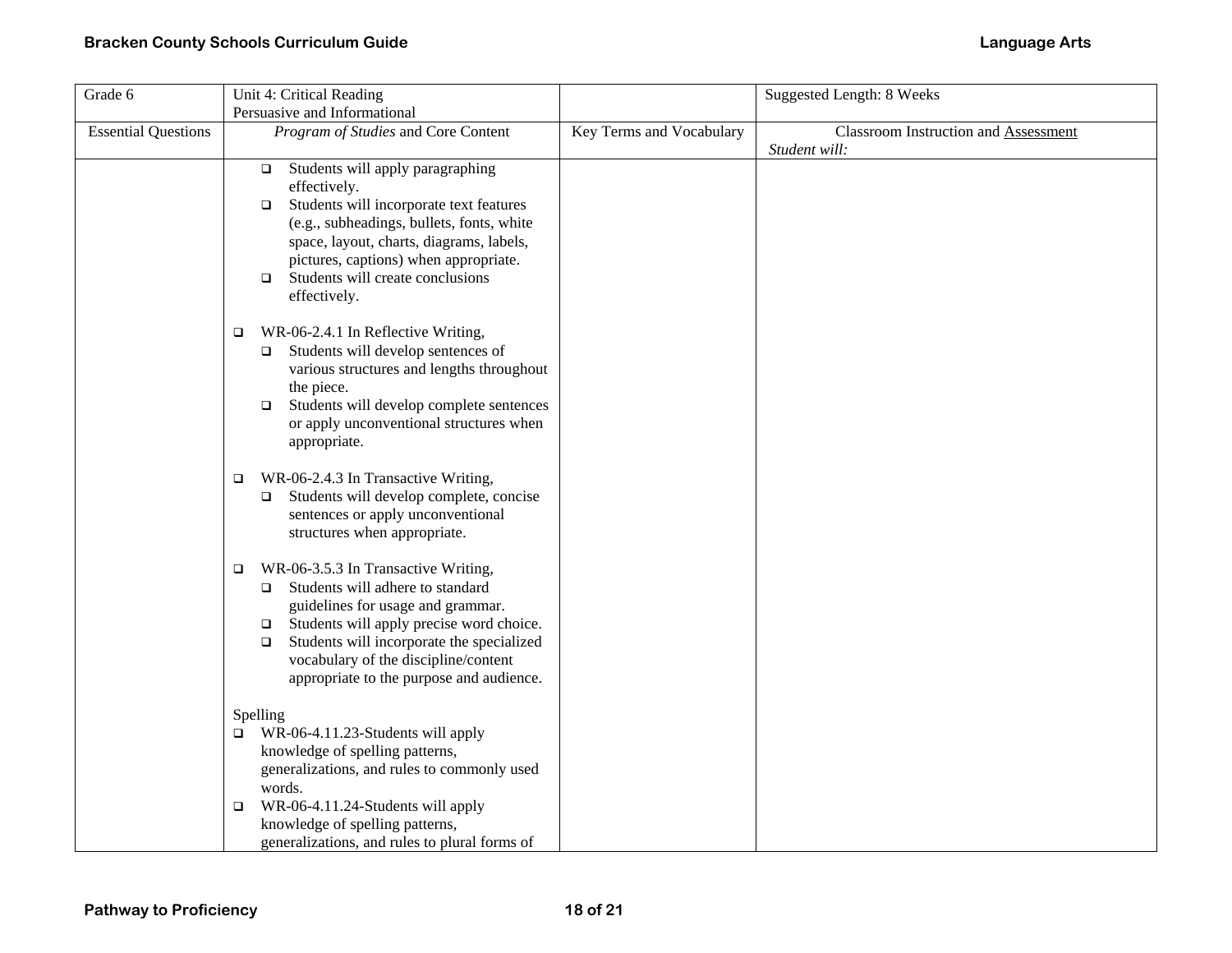| Grade 6                    | Unit 4: Critical Reading                              |                          | Suggested Length: 8 Weeks                             |
|----------------------------|-------------------------------------------------------|--------------------------|-------------------------------------------------------|
|                            | Persuasive and Informational                          |                          |                                                       |
| <b>Essential Questions</b> | Program of Studies and Core Content                   | Key Terms and Vocabulary | Classroom Instruction and Assessment<br>Student will: |
|                            | words.                                                |                          |                                                       |
|                            | WR-06-4.11.25-Students will apply<br>$\Box$           |                          |                                                       |
|                            | knowledge of spelling patterns,                       |                          |                                                       |
|                            | generalizations, and rules to contractions.           |                          |                                                       |
|                            |                                                       |                          |                                                       |
|                            | Capitalization                                        |                          |                                                       |
|                            | WR-06-4.11.27-Students will capitalize<br>$\Box$      |                          |                                                       |
|                            | proper noun (e.g., names, days, months).              |                          |                                                       |
|                            | WR-06-4.11.28-Students will capitalize the<br>$\Box$  |                          |                                                       |
|                            | beginning of sentences.                               |                          |                                                       |
|                            | WR-06-4.11.29-Students will capitalize the<br>$\Box$  |                          |                                                       |
|                            | pronoun "I".                                          |                          |                                                       |
|                            | WR-06-4.11.30-Students will capitalize<br>$\Box$      |                          |                                                       |
|                            | proper adjectives.                                    |                          |                                                       |
|                            | Punctuation                                           |                          |                                                       |
|                            | WR-06-4.11.33-Students will correctly<br>$\Box$       |                          |                                                       |
|                            | punctuate declarative, exclamatory,                   |                          |                                                       |
|                            | interrogative and imperative sentences.               |                          |                                                       |
|                            | WR-06-4.11.34-Students will use commas in<br>$\Box$   |                          |                                                       |
|                            | a series, a date, a compound sentence, and the        |                          |                                                       |
|                            | greeting and closing of a letter.                     |                          |                                                       |
|                            | WR-06-4.11.35-Students will correctly apply<br>$\Box$ |                          |                                                       |
|                            | the rules of punctuation for commas in                |                          |                                                       |
|                            | appositives, direct address, and introductory         |                          |                                                       |
|                            | phrases and clauses.                                  |                          |                                                       |
|                            | WR-06-4.11.36-Students will correctly apply<br>$\Box$ |                          |                                                       |
|                            | the rules of punctuation for apostrophes in           |                          |                                                       |
|                            | possessives and contractions.                         |                          |                                                       |
|                            | WR-06-4.11.37-Students will correctly apply<br>$\Box$ |                          |                                                       |
|                            | the rules of punctuation for periods in               |                          |                                                       |
|                            | abbreviations and acronyms.                           |                          |                                                       |
|                            | WR-06-4.11.38-Students will correctly apply<br>$\Box$ |                          |                                                       |
|                            | the rules of punctuation for semi-colons in           |                          |                                                       |
|                            | items in a series and combined sentences.             |                          |                                                       |
|                            | WR-06-4.11.39-Students will correctly apply<br>$\Box$ |                          |                                                       |
|                            | the rules of punctuation for colons in                |                          |                                                       |
|                            | introducing a list and the business letter            |                          |                                                       |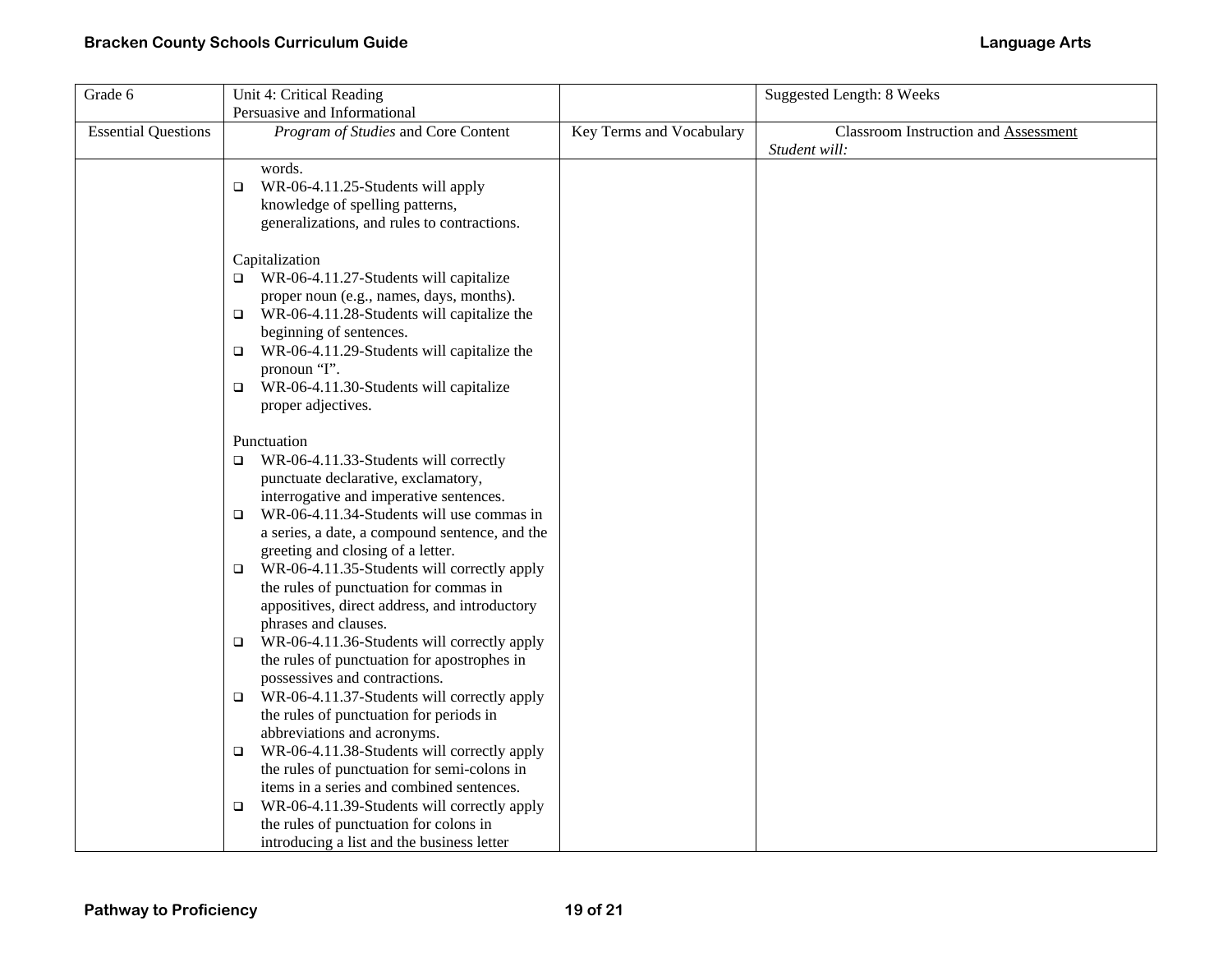| Grade 6                    | Unit 4: Critical Reading<br>Persuasive and Informational                                                                                                                                                                                                                                                       |                          | Suggested Length: 8 Weeks                             |
|----------------------------|----------------------------------------------------------------------------------------------------------------------------------------------------------------------------------------------------------------------------------------------------------------------------------------------------------------|--------------------------|-------------------------------------------------------|
| <b>Essential Questions</b> | Program of Studies and Core Content                                                                                                                                                                                                                                                                            | Key Terms and Vocabulary | Classroom Instruction and Assessment<br>Student will: |
|                            | greeting.<br>WR-6-4.11.40-Students will correctly apply<br>□<br>the rules of punctuation for quotation marks<br>in dialogue, titles and direct/indirect quotes.<br>Documentation<br>WR-06-4.11.41-Students will document use<br>□<br>of sources.                                                               |                          |                                                       |
|                            | Reflecting<br>WR-M-4.13.0<br>$\Box$<br>Reflecting upon<br>□<br>Goals as a writer<br>o.<br>Progress and growth as a writer<br>◻<br>Who or what has influenced progress<br>❏<br>and growth<br>Approaches used when composing<br>□<br>(e.g., free-writing, mental<br>composing, researching, drawing,<br>webbing) |                          |                                                       |

| Grade 6                    |        | Unit 5: Novel Study                         |   |                          |        | Suggested Length: 6 Weeks                                 |
|----------------------------|--------|---------------------------------------------|---|--------------------------|--------|-----------------------------------------------------------|
| <b>Essential Questions</b> |        | Program of Studies and Core Content         |   | Key Terms and Vocabulary |        | <b>Classroom Instruction and Assessment</b>               |
|                            |        |                                             |   |                          |        | Student will:                                             |
|                            |        | <b>Core Content</b>                         |   |                          |        |                                                           |
|                            |        |                                             |   |                          |        |                                                           |
| How do great               | ◻      | RD-O6-1.0.1 Students will apply             | ❏ | Resume                   | ❏      | Read award-winning novel. DOK 2                           |
| books enrich               |        | knowledge of synonyms or antonyms to        | ◻ | Character sketch         | $\Box$ | Study new vocabulary. DOK 2                               |
| our lives?                 |        | comprehend a passage. DOK 2                 | ❏ | Acrostic                 | □      | Recognize literary text structures (table of contents,    |
|                            | □      | RD-06-1.0.2 Students will select, based on  | □ | Cinquain                 |        | chapters, titles, etc.). DOK 2                            |
| Why is it                  |        | context, the appropriate meaning for a      | □ | Plot diagram             | □      | Organize events. DOK 2                                    |
| important to               |        | word that has multiple meanings. DOK 2      | □ | Synopsis                 | O      | Respond to literature in a variety of ways (discussion,   |
| read great                 | $\Box$ | RD-06-1.0.3 Students will apply the         | ◻ | Time line                |        | writing, drama, and art). DOK 2                           |
| books?                     |        | meanings of word parts (prefixes, suffixes, | □ | Synonym                  | □      | Make connections to real life DOK 2                       |
|                            |        | roots) to comprehend unfamiliar words in    | □ | Antonym                  | □      | Complete project packet, which includes a variety of      |
| How are<br>3.              |        | a passage. DOK 2                            | □ | Homonym                  |        | activities to choose from in each of 5 categories         |
| reading and                | □      | RD-O6-1.0.4 Students will formulate         | ❏ | Prefix                   |        | (characters, setting, plot, language, oral presentation). |